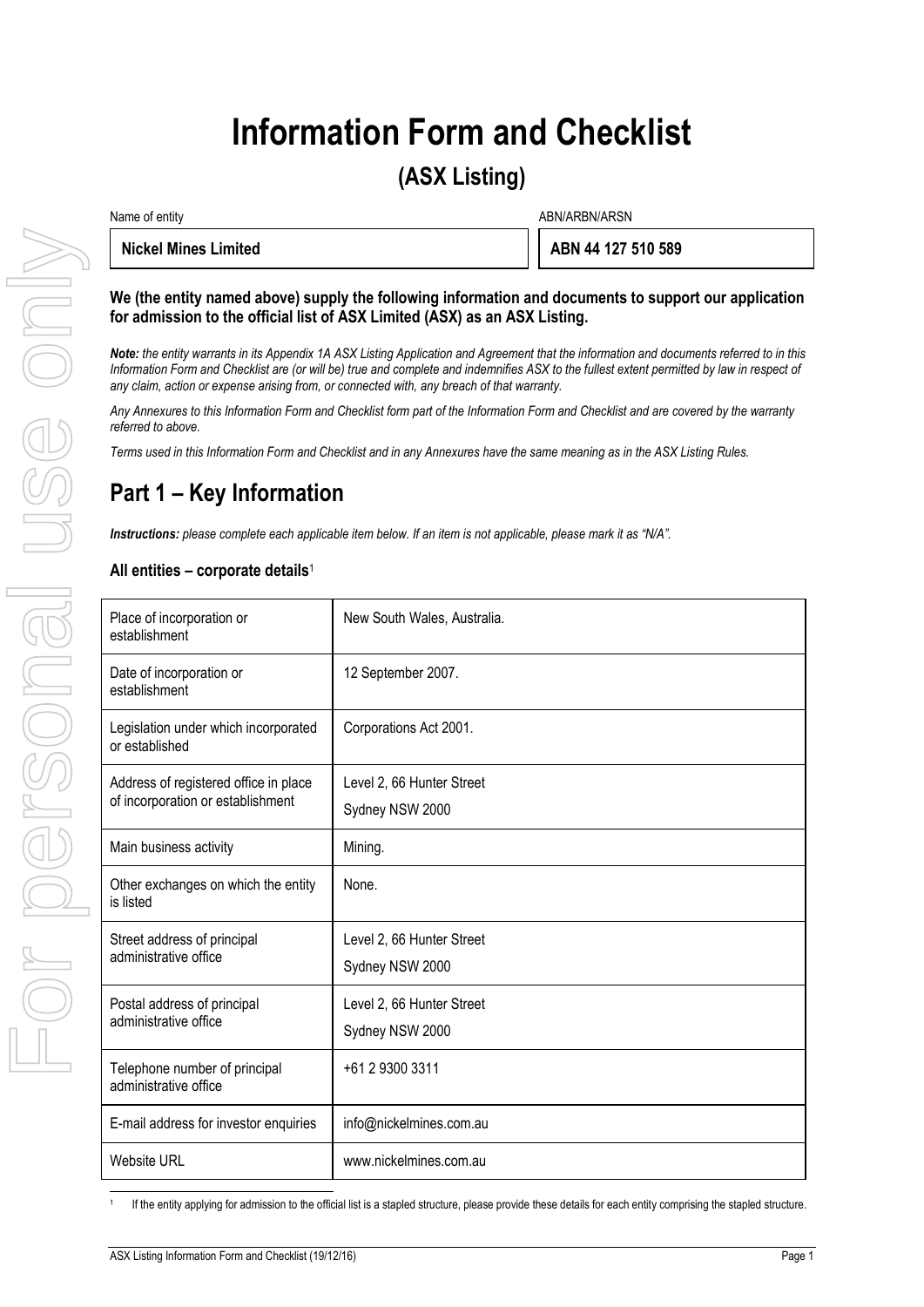# **All entities – management details**<sup>2</sup>

| Full name and title of CEO/managing<br>director                                                 | Mr Justin Charles Werner, Managing Director. |
|-------------------------------------------------------------------------------------------------|----------------------------------------------|
| Full name and title of chairperson of<br>directors                                              | Mr Norman Alfred Seckold, Chairman.          |
| Full names of all existing directors                                                            | Mr Norman Alfred Seckold                     |
|                                                                                                 | Mr Justin Charles Werner                     |
|                                                                                                 | Mr Peter James Nightingale                   |
|                                                                                                 | Mr James Crombie                             |
|                                                                                                 | Mr Weifeng Huang                             |
|                                                                                                 | Mr Mark Lochtenberg                          |
|                                                                                                 | Mr Robert Charles Neale                      |
|                                                                                                 | Ms Yuanyuan Xu.                              |
| Full names of any persons proposed<br>to be appointed as additional or<br>replacement directors | None.                                        |
| Full name and title of company<br>secretary                                                     | Mr Richard James Edwards, Company Secretary  |

# **All entities – ASX contact details**<sup>3</sup>

| Full name and title of ASX contact(s)      | Mr Peter James Nightingale, Director.<br>Mr Richard James Edwards, Company Secretary. |
|--------------------------------------------|---------------------------------------------------------------------------------------|
| Business address of ASX contact(s)         | Level 2, 66 Hunter Street<br>Sydney NSW 2000                                          |
| Business phone number of ASX<br>contact(s) | +61 2 9300 3311                                                                       |
| Mobile phone number of ASX<br>contact(s)   | Mr Peter James Nightingale - 0419 230 109<br>Mr Richard James Edwards - 0401 624 144  |
| Email address of ASX contact(s)            | pnightingale@nickelmines.com.au<br>redwards@nickelmines.com.au                        |

#### **All entities – auditor details**<sup>4</sup>

Full name of auditor **KPMG.** 

 $\frac{1}{2}$ If the entity applying for admission to the official list is a trust, enter the management details for the responsible entity of the trust.

<sup>&</sup>lt;sup>3</sup> Under Listing Rule 1.1 Condition 13, a listed entity must appoint a person responsible for communication with ASX. You can appoint more than one person to cater for situations where the primary nominated contact is not available.

<sup>4</sup> In certain cases, ASX may require the applicant to provide information about the qualifications and experience of its auditor for release to the market before quotation commences (see Guidance Note 1 section 2.10).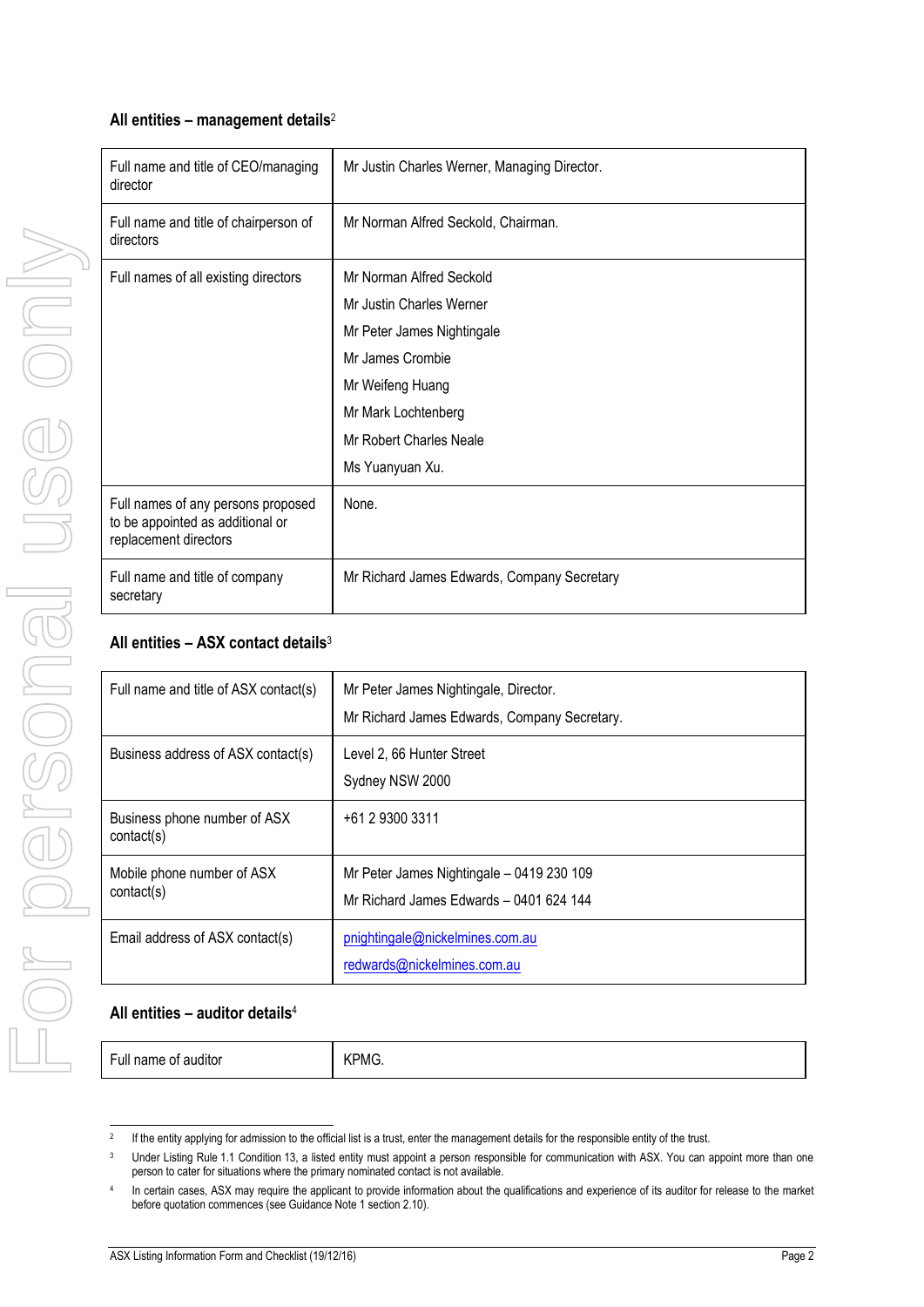# **All entities – registry details**<sup>5</sup>

| Name of securities registry                                  | Computershare Investor Services Pty Limited.     |
|--------------------------------------------------------------|--------------------------------------------------|
| Address of securities registry                               | Level 4, 60 Carrington Street<br>Sydney NSW 2000 |
| Phone number of securities registry                          | 1300 787 272<br>+61 3 9415 4000                  |
| Fax number of securities registry                            | +61 3 9473 2500                                  |
| Email address of securities registry                         | www.computershare.com.au/contact                 |
| Type of subregisters the entity will<br>operate <sup>6</sup> | CHESS and Issuer Sponsored subregisters.         |

# **All entities – key dates**

| Annual balance date                                                                            | 30 June.   |
|------------------------------------------------------------------------------------------------|------------|
| Month in which annual meeting is<br>usually held (or intended to be held)7                     | November.  |
| Months in which dividends or<br>distributions are usually paid (or are<br>intended to be paid) | None paid. |

#### **Trusts – additional details**

| Name of responsible entity                                        | N/A. |
|-------------------------------------------------------------------|------|
| Full names of the members of the<br>compliance committee (if any) | N/A. |

#### **Entities incorporated or established outside Australia – additional details**

| Name and address of the entity's<br>Australian agent for service of<br>process | N/A. |
|--------------------------------------------------------------------------------|------|
| Address of registered office in<br>Australia (if any)                          | N/A. |

### **Entities listed or to be listed on another exchange or exchanges**

| Name of the other exchange(s) where $\vert$ | N/A. |
|---------------------------------------------|------|
| the entity is or proposes to be listed      |      |

<sup>1</sup> 5 If the entity has different registries for different classes of securities, please indicate clearly which registry details apply to which class of securities.

<sup>6</sup> Example: CHESS and issuer sponsored subregisters (see Guidance Note 1 section 3.20).

<sup>&</sup>lt;sup>7</sup> May not apply to some trusts.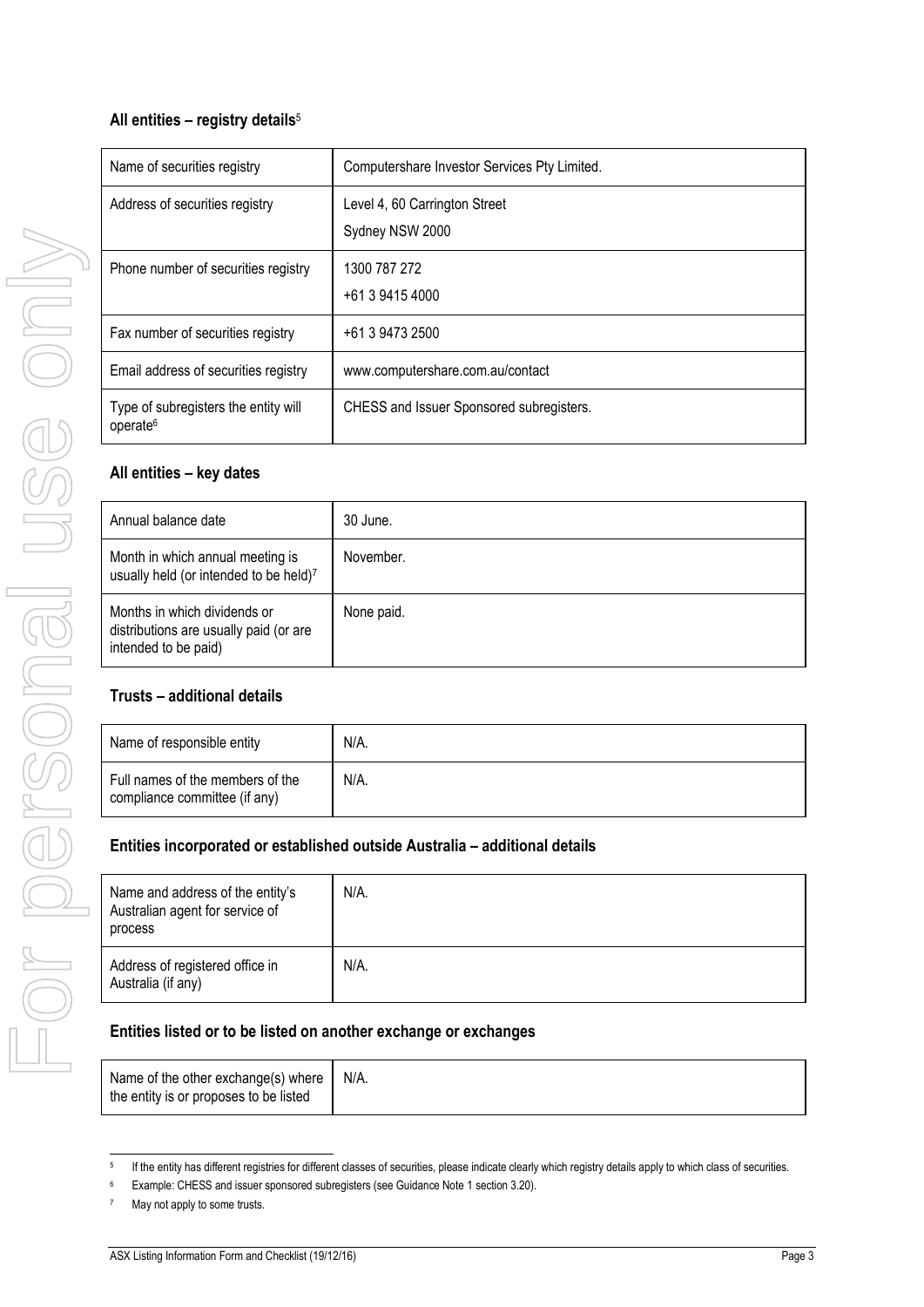# **Part 2 – Checklist Confirming Compliance with Admission Requirements**

*Instructions: please indicate in the "Location/Confirmation" column for each item below and in any Annexures where the information or*  document referred to in that item is to be found (eg in the case of information, the specific page reference in the Offer Document where *that information is located or, in the case of a document, the folder tab number where that document is located). If the item asks for confirmation of a matter, you may simply enter "Confirmed"" in the "Location/Confirmation" column. If an item is not applicable, please mark it as "N/A".*

In this regard, it will greatly assist ASX and speed up its review of the application if the various documents referred to in this Checklist and *any Annexures (other than the 25 copies of the applicant's Offer Document referred to in item [4\)](#page-3-0) are provided in a folder separated by numbered tabs and if the entity's constitution and copies of all material contracts are provided both in hard copy and in electronic format.*

*Note that completion of this Checklist and any Annexures is not to be taken to represent that the entity is necessarily in full or substantial*  compliance with the ASX Listing Rules or that ASX will admit the entity to its official list. Admission to the official list is in ASX's absolute *discretion and ASX may refuse admission without giving any reasons (see Listing Rule 1.19).*

*A reference in this Checklist and in any Annexures to the "Offer Document" means the listing prospectus, product disclosure statement or information memorandum lodged by the applicant with ASX pursuant to Listing Rule 1.1 Condition 3.*

*If the applicant lodges a supplementary or replacement prospectus, product disclosure statement or information memorandum with ASX, ASX may require it to update this Checklist and any Annexures by reference to that document.*

### **All entities – key supporting documents**

Is the ASX listing intended to be the

#### N<sup>o</sup> Item

1. A copy of the entity's certificate of incorporation, certificate of registration or other evidence of status (including any change of name)

N/A.

2. A copy of the entity's constitution (Listing Rule 1.1 Condition  $2)^8$  | Annexure 2.

#### 3. Either:

1 8

- (a) confirmation that the entity's constitution includes the provisions of Appendix 15A or Appendix 15B (as applicable); or
- (b) a completed checklist that the constitution complies with the Listing Rules (Listing Rule 1.1 Condition 2)<sup>9</sup>
- <span id="page-3-0"></span>4. An electronic version and 25 copies of the Offer Document, as lodged with ASIC (Listing Rule 1.1 Condition 3)
- 5. Where in the Offer Document is the prominent statement that ASX takes no responsibility for the contents of the Offer Document (Listing Rule 1.1 Condition 3)?
- 6. Original executed ASX Online agreement confirming that documents may be given to ASX and authenticated electronically (Listing Rule 1.1 Condition 14)<sup>10</sup>
- 7. If the entity's corporate governance statement<sup>11</sup> is included in its Offer Document, the page reference where it is included. Otherwise, a copy of the entity's corporate governance statement (Listing Rule 1.1 Condition 16)

It will assist ASX if the copy of the constitution is provided both in hard copy and in electronic format. An electronic copy of the checklist is available from the ASX Compliance Downloads page on ASX's website. <sup>10</sup> An electronic copy of the *ASX Online Agreement* is available from the ASX Compliance Downloads page on ASX's website.

Location/Confirmation Annexure 1.

Confirmed – see clause 29 of the Constitution.

Annexure 3.1

Refer Prospectus Page 2 – Important Notice Section

Annexure 4.

Annexure 5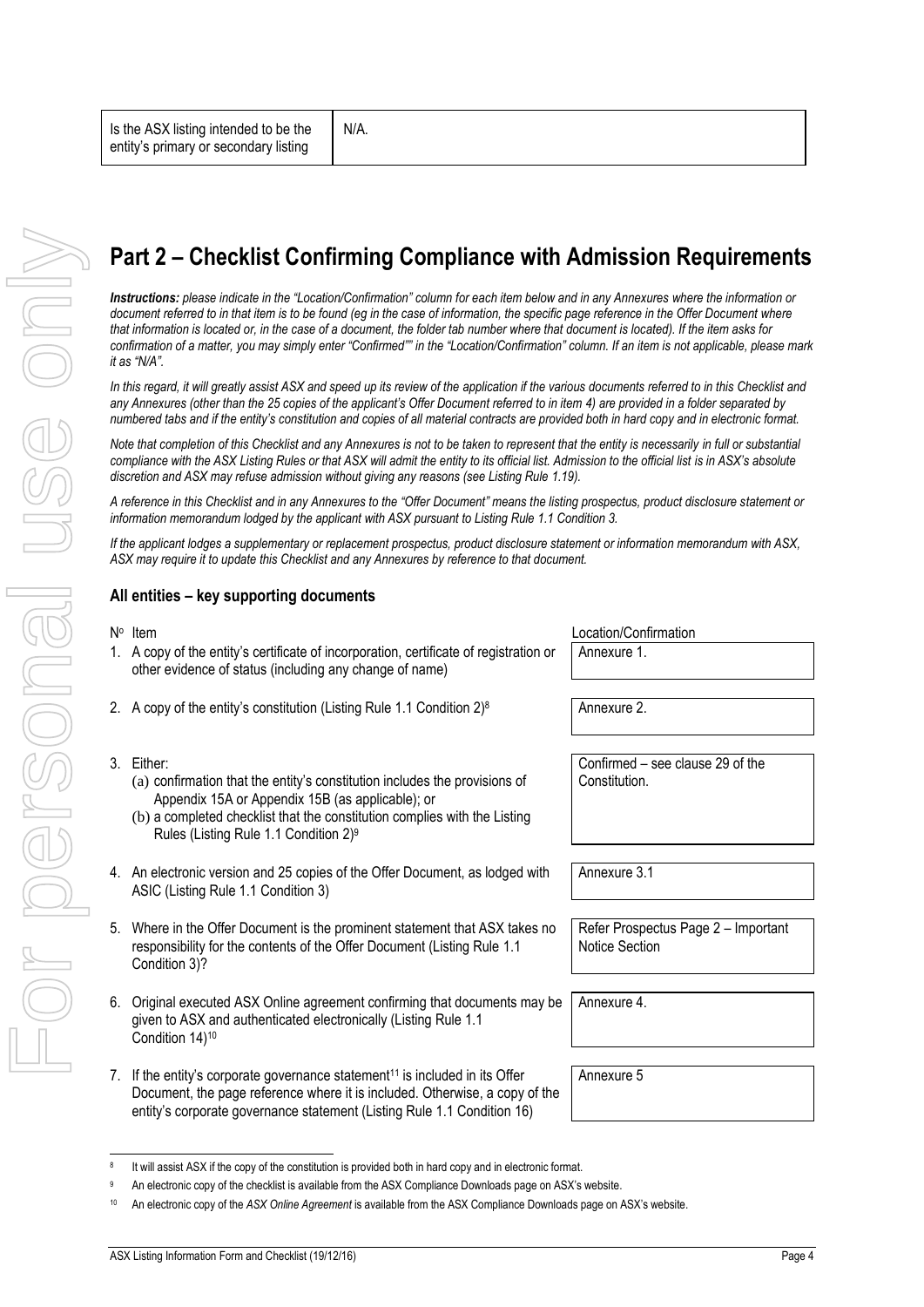<span id="page-4-0"></span>

|                                                |          | $N^{\circ}$ Item                                                                                                                                                                                                                                                                                                                                                                                                                                                                                                                                                                                                | Location/Confirmation                                                                        |
|------------------------------------------------|----------|-----------------------------------------------------------------------------------------------------------------------------------------------------------------------------------------------------------------------------------------------------------------------------------------------------------------------------------------------------------------------------------------------------------------------------------------------------------------------------------------------------------------------------------------------------------------------------------------------------------------|----------------------------------------------------------------------------------------------|
|                                                |          | 8. If the entity will be included in the S & P All Ordinaries Index on admission to<br>the official list, <sup>12</sup> where in its Offer Document does it state that it will have an<br>audit committee (Listing Rule 1.1 Condition 17)?                                                                                                                                                                                                                                                                                                                                                                      | See Prospectus Section 7.7.                                                                  |
| $\equiv$                                       | 9.       | If the entity will be included in the S & P / ASX 300 Index on admission to the<br>official list, <sup>13</sup> where in its Offer Document does it state that it will comply with<br>the recommendations set by the ASX Corporate Governance Council in<br>relation to composition and operation of the audit committee (Listing Rule 1.1)<br>Condition 17)?                                                                                                                                                                                                                                                   | See Prospectus Section 7.7                                                                   |
|                                                |          | 10. If the entity will be included in the S & P / ASX 300 Index on admission to the<br>official list, <sup>14</sup> where in its Offer Document does it state that it will have a<br>remuneration committee comprised solely of non-executive directors (Listing<br>Rule 1.1 Condition 18)                                                                                                                                                                                                                                                                                                                      | See Prospectus Section 7.7                                                                   |
|                                                |          | 11. If the entity's trading policy is included in its Offer Document, the page<br>reference where it is included. Otherwise, a copy of the entity's trading policy<br>(Listing Rule 1.1 Condition 19)                                                                                                                                                                                                                                                                                                                                                                                                           | Annexure 6                                                                                   |
|                                                |          | 12. For each director or proposed director, 15 a list of the countries in which they<br>have resided over the past 10 years (Listing Rule 1.1 Condition 20 and<br>Guidance Note 1 section 3.18) <sup>16</sup>                                                                                                                                                                                                                                                                                                                                                                                                   | Mr Norman Alfred Seckold - Australia.<br>Mr Justin Charles Werner - Australia,<br>Indonesia. |
|                                                |          |                                                                                                                                                                                                                                                                                                                                                                                                                                                                                                                                                                                                                 | Mr Peter James Nightingale - Australia.                                                      |
|                                                |          |                                                                                                                                                                                                                                                                                                                                                                                                                                                                                                                                                                                                                 | Mr Mark Hamish Lochtenberg -<br>Australia.                                                   |
| $\overline{\overline{\phantom{0}}\phantom{0}}$ |          |                                                                                                                                                                                                                                                                                                                                                                                                                                                                                                                                                                                                                 | Mr Robert Neale - Australia.                                                                 |
|                                                |          |                                                                                                                                                                                                                                                                                                                                                                                                                                                                                                                                                                                                                 | Mr James Crombie - The Bahamas,<br>United Kingdom.                                           |
|                                                |          |                                                                                                                                                                                                                                                                                                                                                                                                                                                                                                                                                                                                                 | Mr Weifeng Huang - China.                                                                    |
|                                                |          |                                                                                                                                                                                                                                                                                                                                                                                                                                                                                                                                                                                                                 | Ms Yuanyuan Xu- China.                                                                       |
|                                                |          | 13. For each director or proposed director who is or has in the past 10 years<br>been a resident of Australia, an original or certified true copy of a national                                                                                                                                                                                                                                                                                                                                                                                                                                                 | Annexures 7.1-7.5                                                                            |
|                                                |          | criminal history check obtained from the Australian Federal Police, a State or<br>Territory police service or a broker accredited by CrimTrac which is not more<br>than 12 months old (Listing Rule 1.1 Condition 20 and Guidance Note 1<br>section 3.18)                                                                                                                                                                                                                                                                                                                                                       |                                                                                              |
|                                                |          | 14. For each director or proposed director who is or has in the past 10 years<br>been a resident of a country other than Australia, an original or certified true                                                                                                                                                                                                                                                                                                                                                                                                                                               | Annexures 8.1-8.4                                                                            |
|                                                | 11       | The entity's "corporate governance statement" is the statement disclosing the extent to which the entity will follow, as at the date of its admission to the<br>official list, the recommendations set by the ASX Corporate Governance Council. If the entity does not intend to follow all the recommendations on its<br>admission to the official list, the entity must separately identify each recommendation that will not be followed and state its reasons for not following the<br>recommendation and what (if any) alternative governance practices it intends to adopt in lieu of the recommendation. |                                                                                              |
|                                                | 12       | If the entity is unsure whether they will be included in the S & P All Ordinaries Index on admission to the official list, they should contact ASX or S & P.                                                                                                                                                                                                                                                                                                                                                                                                                                                    |                                                                                              |
|                                                | 13<br>14 | If the entity is unsure whether they will be included in the S & P / ASX 300 Index on admission to the official list, they should contact ASX or S & P.                                                                                                                                                                                                                                                                                                                                                                                                                                                         |                                                                                              |
|                                                | 15       | If the entity is unsure whether they will be included in the S & P / ASX 300 Index on admission to the official list, they should contact ASX or S & P.<br>If the entity applying for admission to the official list is a trust, references in items 12, 13, 14, 15 and 16 to a director or proposed director mean a                                                                                                                                                                                                                                                                                            |                                                                                              |
|                                                |          | director or proposed director of the responsible entity of the trust.                                                                                                                                                                                                                                                                                                                                                                                                                                                                                                                                           |                                                                                              |
|                                                | 16       | The information referred to in items 12, 13, 14, 15 and 16 is required so that ASX can be satisfied that the director or proposed director is of good fame<br>and character under Listing Rule 1 Condition 20.                                                                                                                                                                                                                                                                                                                                                                                                  |                                                                                              |

Location/Confirmation

<span id="page-4-2"></span><span id="page-4-1"></span><sup>&</sup>lt;sup>12</sup> If the entity is unsure whether they will be included in the S & P All Ordinaries Index on admission to the official list, they should contact ASX or S & P.

<sup>13</sup> If the entity is unsure whether they will be included in the S & P / ASX 300 Index on admission to the official list, they should contact ASX or S & P.

<sup>&</sup>lt;sup>14</sup> If the entity is unsure whether they will be included in the S & P / ASX 300 Index on admission to the official list, they should contact ASX or S & P.

<sup>&</sup>lt;sup>15</sup> If the entity applying for admission to the official list is a trust, references in items [12,](#page-4-0) [13,](#page-4-1) [14,](#page-4-2) [15](#page-5-0) and [16](#page-5-1) to a director or proposed director mean a director or proposed director of the responsible entity of the trust.

<sup>&</sup>lt;sup>16</sup> The information referred to in items [12,](#page-4-0) [13,](#page-4-1) [14,](#page-4-2) [15](#page-5-0) an[d 16](#page-5-1) is required so that ASX can be satisfied that the director or proposed director is of good fame and character under Listing Rule 1 Condition 20.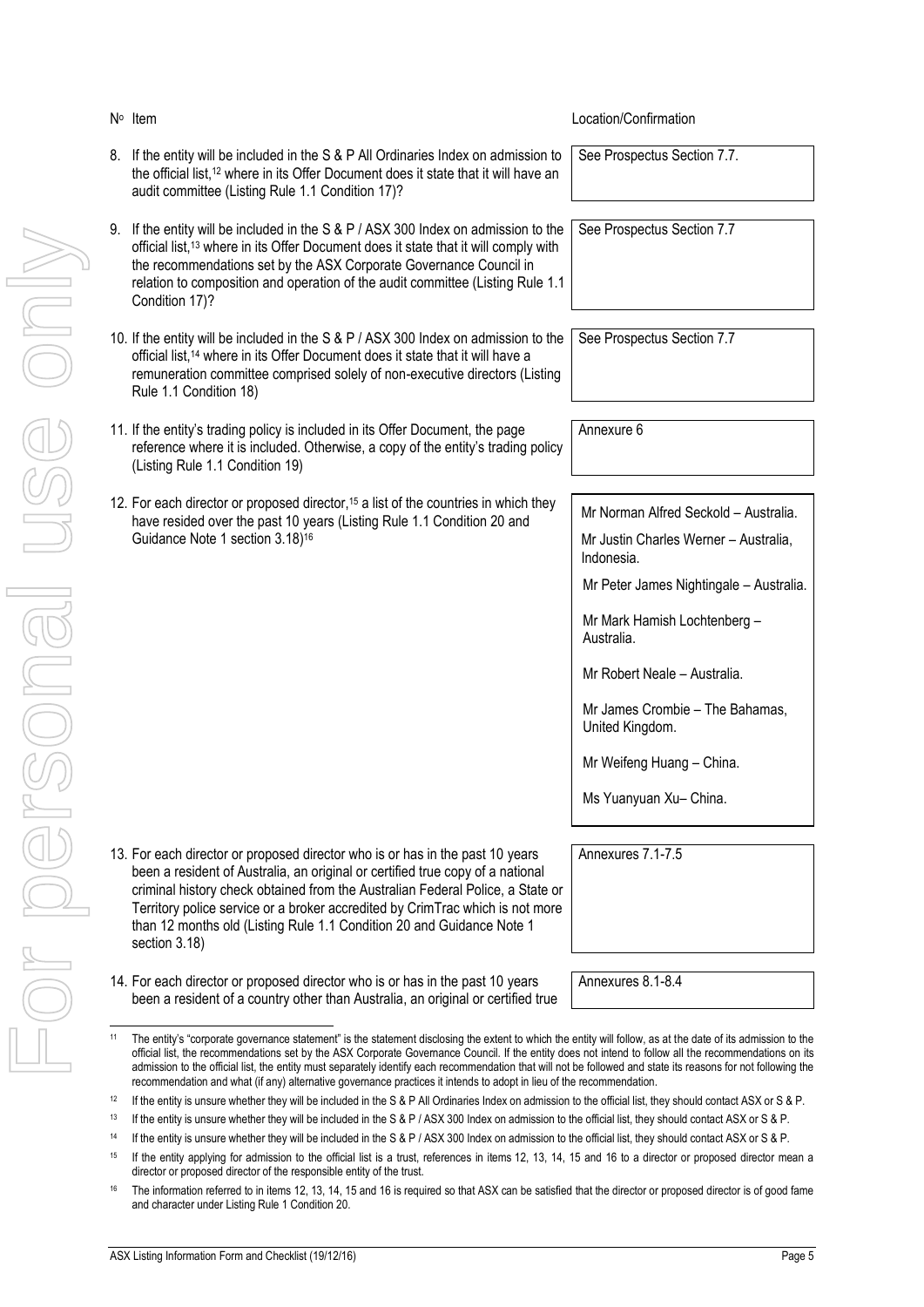<span id="page-5-1"></span><span id="page-5-0"></span>

| N° Item |                                                                                                                                                                                                                                                                                                                                                                                                                                                                                                                                                                                                                                                                                                                                                                                                                                                                                                                                                                                                                                                                                                                                                                                  | Location/Confirmation                           |
|---------|----------------------------------------------------------------------------------------------------------------------------------------------------------------------------------------------------------------------------------------------------------------------------------------------------------------------------------------------------------------------------------------------------------------------------------------------------------------------------------------------------------------------------------------------------------------------------------------------------------------------------------------------------------------------------------------------------------------------------------------------------------------------------------------------------------------------------------------------------------------------------------------------------------------------------------------------------------------------------------------------------------------------------------------------------------------------------------------------------------------------------------------------------------------------------------|-------------------------------------------------|
|         | copy of an equivalent national criminal history check to that mentioned in<br>item 13 above for each country in which the director has resided over the<br>past 10 years (in English or together with a certified English translation)<br>which is not more than 12 months old or, if such a check is not available in<br>any such country, a statutory declaration from the director confirming that<br>fact and that he or she has not been convicted in that country of:<br>(a) any criminal offence involving fraud, dishonesty, misrepresentation,<br>concealment of material facts or breach of director's duties; or<br>(b) any other criminal offence which at the time carried a maximum term of<br>imprisonment of five years or more (regardless of the period, if any, for<br>which he or she was sentenced),<br>or, if that is not the case, a statement to that effect and a detailed<br>explanation of the circumstances involved (Listing Rule 1.1 Condition 20 and<br>Guidance Note 1 section 3.18)                                                                                                                                                             |                                                 |
|         | 15. For each director or proposed director who is or has in the past 10 years<br>been a resident of Australia, an original or certified true copy of a search of<br>the Australian Financial Security Authority National Personal Insolvency<br>Index which is not more than 12 months old (Listing Rule 1.1 Condition 20<br>and Guidance Note 1 section 3.18)                                                                                                                                                                                                                                                                                                                                                                                                                                                                                                                                                                                                                                                                                                                                                                                                                   | Annexures 9.1-9.5                               |
|         | 16. For each director or proposed director who is or has in the past 10 years<br>been a resident of a country other than Australia, an original or certified true<br>copy of an equivalent national bankruptcy check to that mentioned in item 15<br>above for each country in which the director has resided over the past<br>10 years (in English or together with a certified English translation) which is<br>not more than 12 months old or if such a check is not available in any such<br>country, a statutory declaration from the director confirming that fact and that<br>he or she has not been declared a bankrupt or been an insolvent under<br>administration in that country or, if that is not the case, a statement to that<br>effect and a detailed explanation of the circumstances involved (Listing<br>Rule 1.1 Condition 20 and Guidance Note 1 section 3.18)                                                                                                                                                                                                                                                                                             | See Annexures 8.3, 8.4, 10.6, 10.7 and<br>10.8. |
|         | 17. A statutory declaration from each director or proposed director confirming                                                                                                                                                                                                                                                                                                                                                                                                                                                                                                                                                                                                                                                                                                                                                                                                                                                                                                                                                                                                                                                                                                   | Annexures 10.1 - 10.8                           |
| that:   | (a) the director has not been the subject of any criminal or civil penalty<br>proceedings or other enforcement action by any government agency in<br>which he or she was found to have engaged in behaviour involving fraud,<br>dishonesty, misrepresentation, concealment of material facts or breach<br>of duty;<br>(b) the director has not been refused membership of, or had their<br>membership suspended or cancelled by, any professional body on the<br>ground that he or she has engaged in behaviour involving fraud,<br>dishonesty, misrepresentation, concealment of material facts or breach<br>of duty;<br>(c) the director has not been the subject of any disciplinary action (including<br>any censure, monetary penalty or banning order) by a securities<br>exchange or other authority responsible for regulating securities markets<br>for failure to comply with his or her obligations as a director of a listed<br>entity;<br>(d) no listed entity of which he or she was a director (or, in the case of a<br>listed trust, in respect of which he or she was a director of the<br>responsible entity) at the time of the relevant conduct has been the |                                                 |
|         | subject of any disciplinary action (including any censure, monetary<br>penalty, suspension of trading or termination of listing) by a securities<br>exchange or other authority responsible for regulating securities markets<br>for failure to comply with its obligations under the Listing Rules<br>applicable to that entity; and<br>(e) the director is not aware of any pending or threatened investigation or<br>enquiry by a government agency, professional body, securities exchange<br>or other authority responsible for regulating securities markets that could                                                                                                                                                                                                                                                                                                                                                                                                                                                                                                                                                                                                    |                                                 |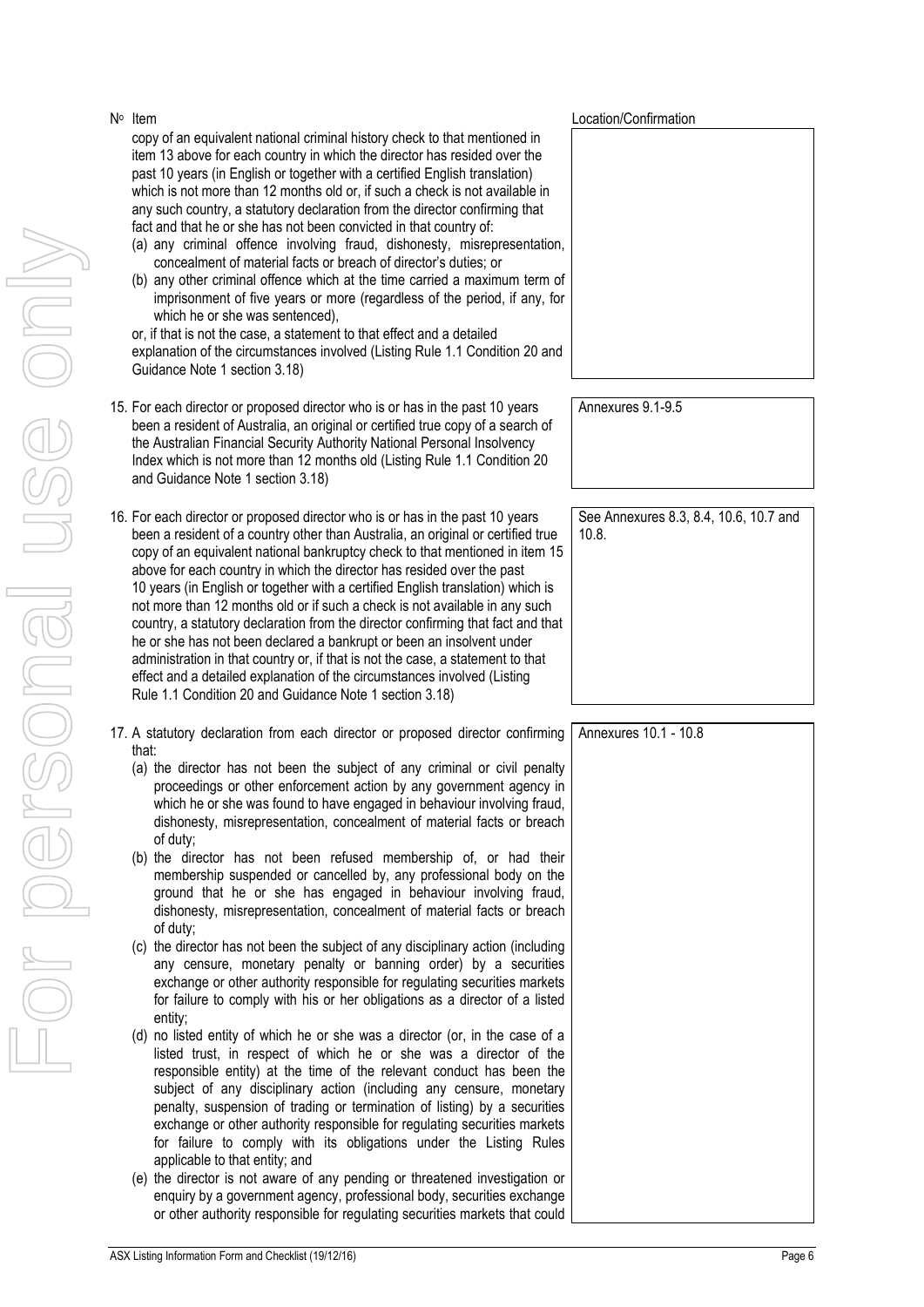Swift Code (Overseas Customers): NATAAU3202S

transfer to the following account: Bank: National Australia Bank Account Name: ASX Operations Pty Ltd

> BSB: 082 057 A/C: 494728375

- For personal use only USS ON **All entities – capital structure** l
- lead to proceedings or action of the type described in (a), (b), (c) or (d) above,

or, if the director is not able to give such confirmation, a statement to that effect and a detailed explanation of the circumstances involved (Listing Rule 1.1 Condition 20 and Guidance Note 1 section 3.18)

- 18. A specimen certificate/holding statement for each class of securities to be quoted or a specimen holding statement for CDIs (as applicable)
- 19. Please either enter "Confirmed" in the column to the right to confirm that the entity has not previously applied for, and been refused or withdrawn its application for, admission to the official list of another securities exchange, or attach a statement explaining the circumstances and state the location of that statement
- 20. Payment for the initial listing fee<sup>17</sup> Annexure 21

N<sup>o</sup> Item

#### <span id="page-6-0"></span>21. Where in the Offer Document is there a table showing the existing and proposed capital structure of the entity, broken down as follows:

- (a) the number and class of each equity security and each debt security currently on issue; and
- (b) the number and class of each equity security and each debt security proposed to be issued between the date of this application and the date the entity is admitted to the official list; and
- (c) the resulting total number of each class of equity security and debt security proposed to be on issue at the date the entity is admitted to the official list; and
- (d) the number and class of each equity security proposed to be issued following admission in accordance with material contracts or agreements?

Note: This applies whether the securities are quoted or not. If the entity is proposing to issue a minimum, maximum or oversubscription number of securities, the table should be presented to disclose each scenario.

22. For each class of securities referred to in the table mentioned in item [21,](#page-6-0)  where in the Offer Document does it disclose the terms applicable to those securities?

Note: This applies whether the securities are quoted or not.

For equity securities (other than options to acquire unissued securities or convertible debt securities), this should state whether they are fully paid or partly paid; if they are partly paid, the amount paid up and the amount owing per security; voting rights; rights to dividends or distributions; and conversion terms (if applicable).

For options to acquire unissued securities, this should state the number outstanding, exercise prices; exercise terms and expiry dates.

For debt securities or convertible debt securities, this should state their nominal or face value; rate of interest; dates of payment of interest; date and terms of redemption; and conversion terms (if applicable).

23. If the entity has granted, or proposes to grant, any rights to any person, or to Refer Section 5.1 (CSA) and 5.5 (CO2)

Location/Confirmation

Annexure 11

Confirmed.

(a) Refer Prospectus Section 4.3. (b) N/A

(c) Refer Prospectus Section 4.3.

(d) Refer Prospectus Section 5.5 (CO2 Agreement)

Refer Prospectus Section 4.14.

See Guidance Notes 15 and 15A for the fees payable on the application. You can also use the ASX online equity listing fees calculator: http://www.asx.com.au/prices/cost-listing.htm. Payment should be made either by cheque made payable to ASX Operations Pty Ltd or by electronic funds

If payment is made by electronic funds transfer, please email your remittance advice t[o ar@asx.com.au](mailto:ar@asx.com.au) or fax it to (612) 9227-0553, describing the payment as the "initial listing fee" and including the name of the entity applying for admission, the ASX home branch where the entity has lodged its application (ie Sydney, Melbourne or Perth) and the amount paid.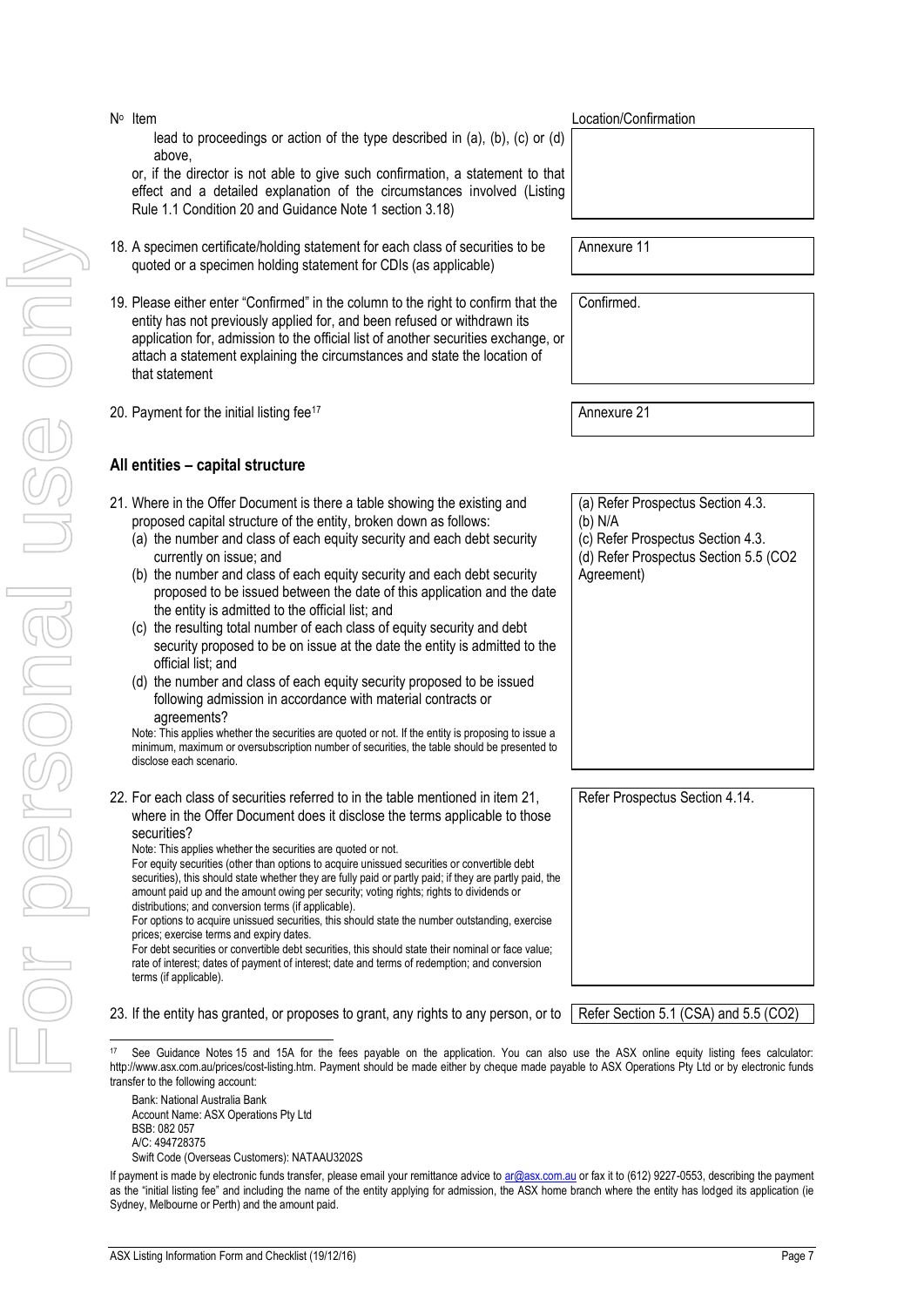For personal use only VILO POSONSI USS ON

N<sub>o</sub> Item

- 24. Details of all issues of securities (in all classes) in the last 5 years and the consideration received by the entity for such issues 25. A copy of every prospectus, product disclosure statement or information memorandum issued by the entity in connection with any issue of securities (in all classes) in the last 5 years Annexure 13 26. A copy of any court order in relation to a reorganisation of the entity's capital in the last 5 years N/A 27. Where in the Offer Document does it confirm that the entity's free float at the time of listing will be not less than 20% (Listing Rule 1.1 Condition 7)? Refer Prospectus Section 4.4. 28. Where in the Offer Document does it confirm that the issue/sale price of all securities for which the entity seeks quotation is at least 20 cents in cash (Listing Rule 2.1 Condition 2)? 4.4. 29. If the entity has or proposes to have any options on issue, where in the Offer Document does it confirm that the exercise price for each underlying security is at least 20 cents in cash (Listing Rule 1.1 Condition 12)? N/A. N/A.
- 30. If the entity has any partly paid securities and it is not a no liability company, where in the Offer Document does it disclose the entity's call program, including the date and amount of each proposed call and whether it allows for any extension for payment of a call (Listing Rule 2.1 Condition 4)?

any class of persons (other than through the holding of securities referred to in the table mentioned in item [21](#page-6-0)), to participate in an issue of the entity's securities, where in the Offer Document are details of those rights set out?

- 31. If the entity has or proposes to have any debt securities or convertible debt securities on issue, a copy of any trust deed applicable to those securities
- 32. Is the entity is proposing to offer any securities by way of a bookbuild? If so, please enter "Confirmed" in the column to the right to indicate that the entity is aware of the disclosure requirements for bookbuilds in the Annexure to Guidance Note 1

# **All entities – other information and documents**

- 33. Where in the Offer Document is there a description of the history of the entity?
- 34. Where in the Offer Document is there a description of the entity's existing and proposed activities and level of operations?
- 35. Where in the Offer Document is there a description of the key features of the entity's business model (ie how it makes or intends to make a return for investors or otherwise achieve its objectives)?
- 36. Where in the Offer Document is there a description of the material business risks the entity faces?
- 37. If the entity has any child entities, where in the Offer Document is there a list of all child entities stating, in each case, the name, the nature of its business and the entity's percentage holding in it?
- 38. If the entity has any investments in associated entities for which it will apply equity accounting, where in the Offer Document is there a list of all

Location/Confirmation and Annexures 14.1, 14.2 and 14.3

Annexure 12

Refer Prospectus Sections 1.1, 4.1 and

N/A.

No.

Refer Prospectus Section 2.

Refer Prospectus Section 2.

Refer Prospectus Sections 1.1, 2.1, 2.4 and 2.7.

Refer Prospectus Section 6.

Refer Prospectus Section 2.2.

Refer Prospectus Sections 2.2 and 8.3.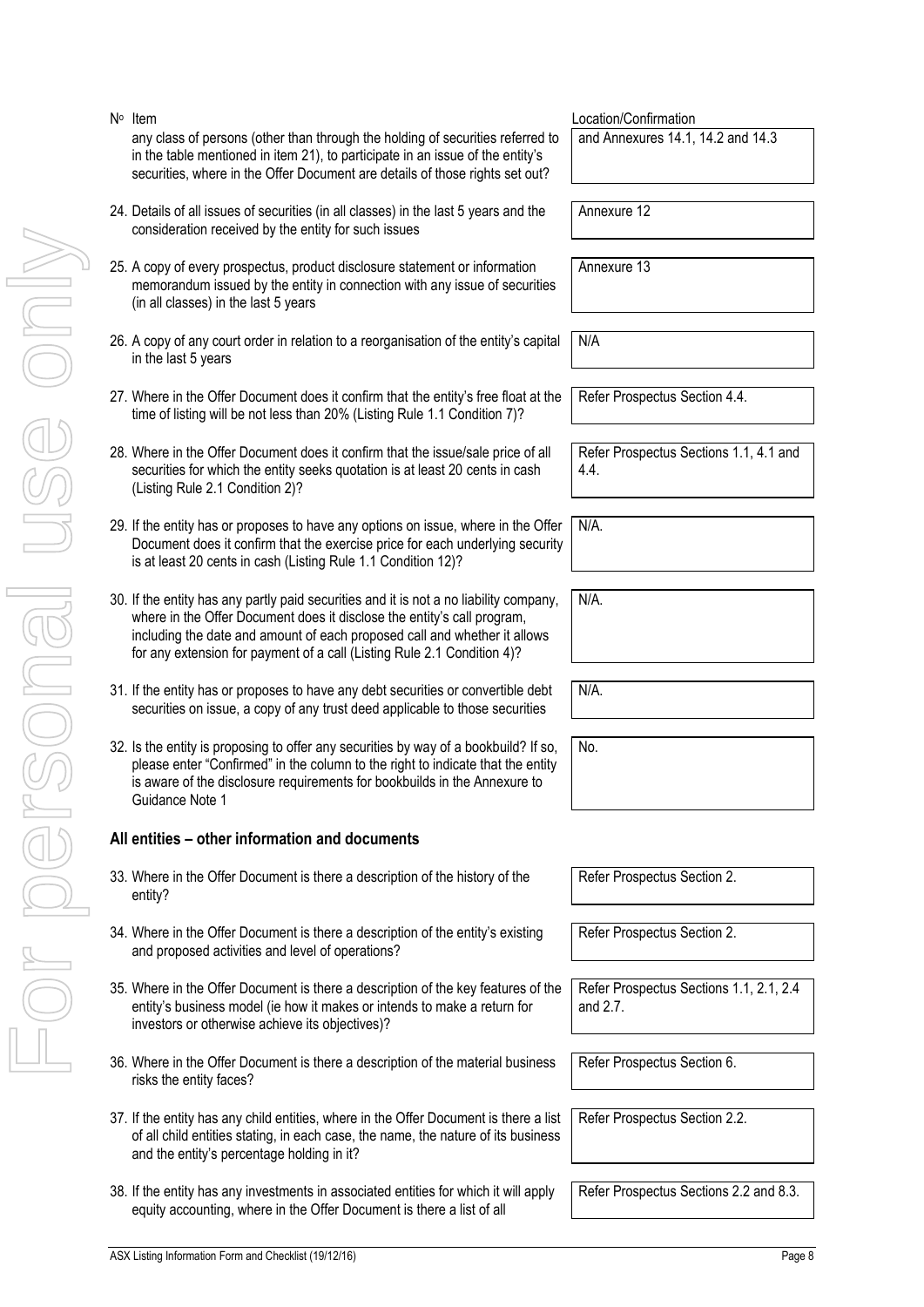For personal use only JSE ONI LEUGROSOLE

| $No$ Item                                                                                                                       |  |  |  |  |
|---------------------------------------------------------------------------------------------------------------------------------|--|--|--|--|
| associated entities stating, in each case, the name, the nature of its business  <br>and the entity's percentage holding in it? |  |  |  |  |
| 30 Where in the Offer Decument is there a description of the entity's proposed                                                  |  |  |  |  |

- 39. Where in the Offer Document is there a description of the entity's proposed dividend/distribution policy?
- 40. Does the entity have or propose to have a dividend or distribution reinvestment plan?

If so, where are the existence and main terms of the plan disclosed in the Offer Document?

A copy of the terms of the plan N/A.

41. Does the entity have or propose to have an employee incentive scheme? | No.

If so, where are the existence and main terms of the scheme disclosed in the Offer Document?

Where in the Offer Document is there a statement as to whether directors<sup>18</sup> are entitled to participate in the scheme and, if they are, the extent to which they currently participate or are proposed to participate?

A copy of the terms of the scheme

42. Has the entity entered into any material contracts (including any underwriting agreement relating to the securities to be quoted on ASX)?<sup>19</sup>

If so, where are the existence and main terms of those material contracts disclosed in the Offer Document?

Copies of all of the material contracts referred to in the Offer Document Annexures 14.1-15.10

- <span id="page-8-0"></span>43. If the following information is included in the Offer Document, the page reference where it is included. Otherwise, either a summary of the material terms of, or a copy of, any employment, service or consultancy agreement the entity or a child entity has entered into with:
	- (a) its chief executive officer (or equivalent)
	- (b) any of its directors or proposed directors; or
	- (c) any other person or entity who is a related party of the persons referred to in (a) or (b) above (Listing Rule 3.16.4)

Note: if the entity applying for admission to the official list is a trust, references to a chief executive officer, director or proposed director mean a chief executive officer, director or proposed director of the responsible entity of the trust. However, the entity need not provide a summary of the material terms of, or a copy of, any employment, service or consultancy agreement the responsible entity or a related entity has entered into with any of the persons referred to in (a), (b) or (c) above if the costs associated with the agreement are borne by the responsible entity or the related entity from out of its own funds rather than from out of the trust.

- 44. Please enter "Confirmed" in the column to the right to indicate that the material contracts summarised in the Offer Document include, in addition to those mentioned in item [43,](#page-8-0) any other material contract(s) the entity or a child entity has entered into with:
	- (a) its chief executive officer (or equivalent)
	- (b) any of its directors or proposed directors; or
	- (c) any other person or entity who is a related party of the persons referred

Location/Confirmation

Refer Prospectus Section 8.6.

No. N/A.

No underwriting agreements. Material contracts disclosed in Section 5 of the Prospectus.

Refer Prospectus Sections 5.6, 7.4 and 7.5.

Confirmed.

<sup>1</sup> If the entity applying for admission to the official list is a trust, references to a director mean a director of the responsible entity of the trust.

<sup>&</sup>lt;sup>19</sup> It will assist ASX if the material contracts are provided both in hard copy and in electronic format.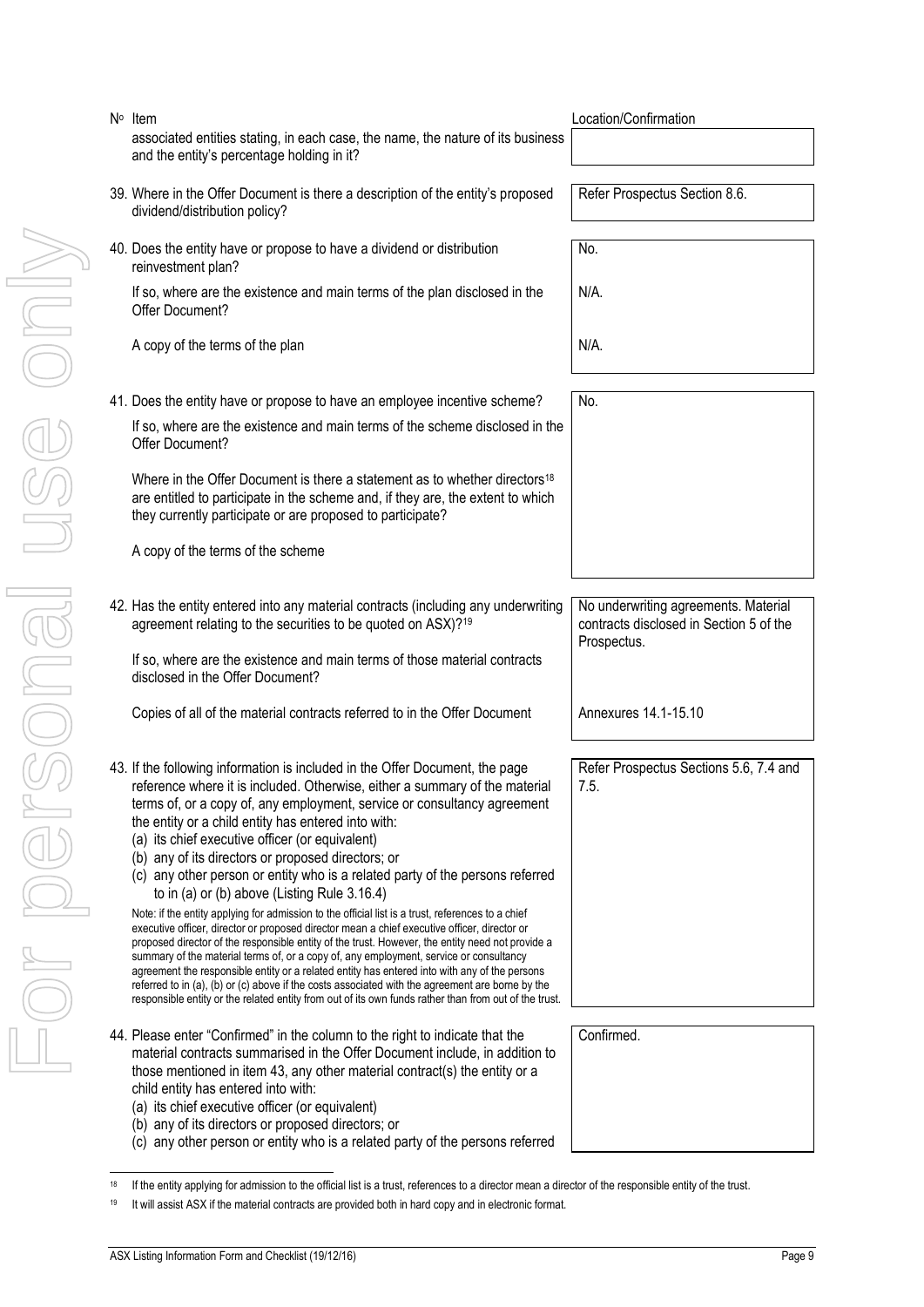- 24 IS in the entity has trusted for a trust is a trust is a trust of the entity is a trust. The entity is a trust is a trust is a trust. The entity is a trust is a trust. The entity is a trust is a trust. The entity of th
- N<sub>o</sub> Item to in (a) or (b) above
- 45. Please enter "Confirmed" in the column to the right to indicate that all information that a reasonable person would expect to have a material effect on the price or value of the securities to be quoted is included in or provided with this Information Form and Checklist
	- 46. A copy of the entity's most recent annual report Annexure 16.

# **Entities that are trusts**

- 47. Evidence that the entity is a registered managed investment scheme or has an exemption from ASIC from that requirement (Listing Rule 1.1 Condition 5(a))
- 48. If the entity is exempted from the requirement to be a registered managed investment scheme, evidence that its responsible entity is either an Australian company or registered as a foreign company carrying on business in Australia under the Corporations Act (Listing Rule 1.1 Condition 5(b))
- 49. Please enter "Confirmed" in the column to the right to indicate that the responsible entity is not under an obligation to allow a security holder to withdraw from the trust (Listing Rule 1.1 Condition 5(c))

# **Entities applying under the profit test (Listing Rule 1.2)**

- 50. Evidence that the entity is a going concern or the successor of a going concern (Listing Rule 1.2.1)
- 51. Evidence that the entity has been in the same main business activity for the last 3 full financial years (Listing Rule 1.2.2)
- 52. Audited accounts for the last 3 full financial years, including the audit reports (Listing Rule 1.2.3(a))
- 53. If the entity's last financial year ended more than 6 months and 75 days before the date of this application, audited or reviewed accounts for the last half year (or longer period if available), including the audit report or review (Listing Rule 1.2.3(b))
- 54. A reviewed pro forma statement of financial position, including the review (Listing Rule 1.2.3(c))<sup>20</sup>
- 55. Evidence that the entity's aggregated profit from continuing operations for the last 3 full financial years has been at least \$1 million (Listing Rule 1.2.4)
- 56. Evidence that the entity's profit from continuing operations in the past 12 months to a date no more than 2 months before the date of this application has exceeded \$500,000 (Listing Rule 1.2.5)
- 57. A statement from all directors<sup>21</sup> confirming that they have made enquiries and nothing has come to their attention to suggest that the entity is not continuing to earn profit from continuing operations up to the date of the application (Listing Rule 1.2.5A)

Location/Confirmation

Confirmed.

N/A.

N/A.

N/A.

N/A.

N/A.

N/A.

N/A.

N/A.

N/A.

N/A.

N/A.

1 <sup>20</sup> Note: the review must be conducted by a registered company auditor (or if the entity is a foreign entity, an overseas equivalent of a registered company auditor) or independent accountant.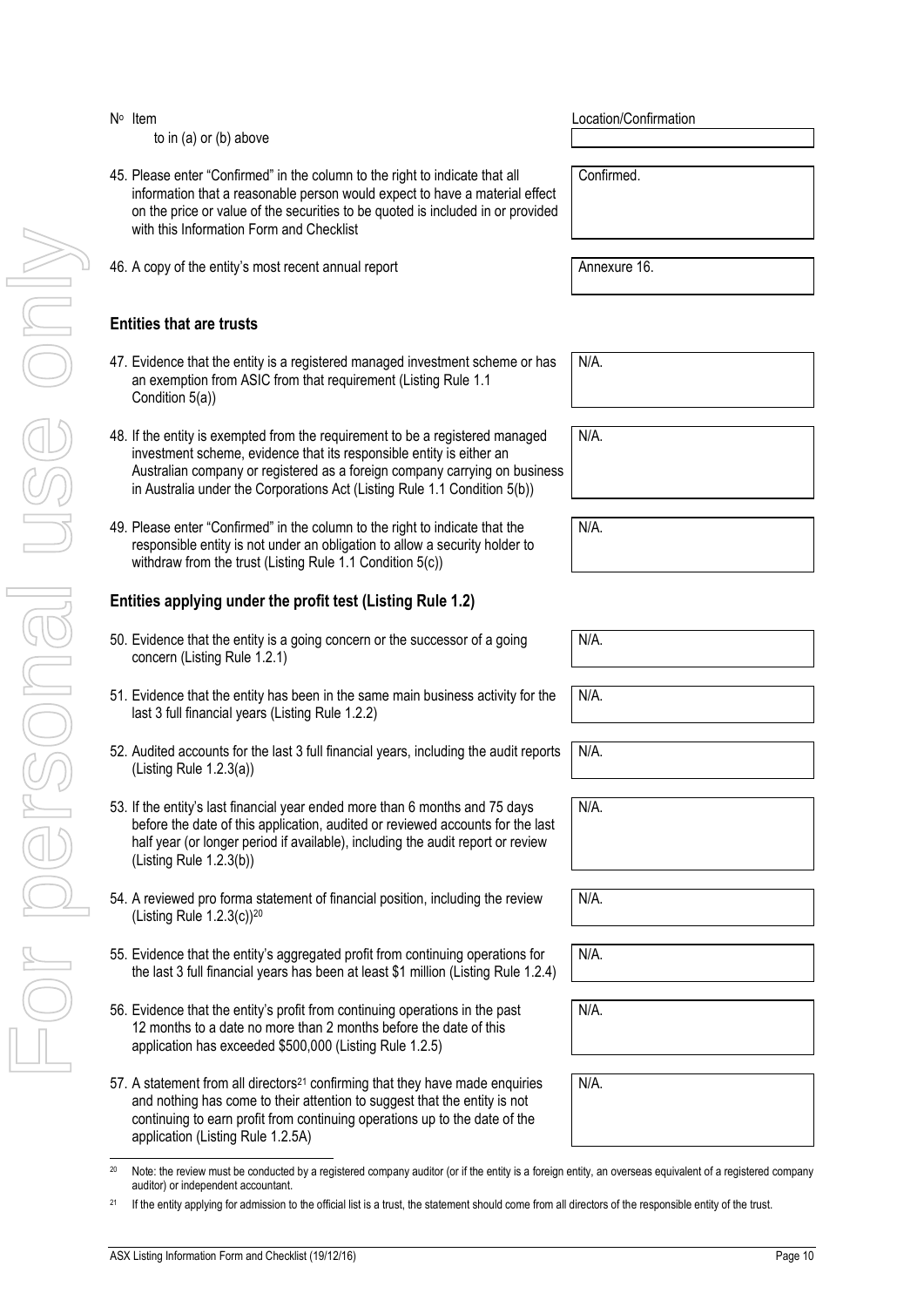# **Entities applying under the assets test (Listing Rule 1.3)**

N<sup>o</sup> Item

| 58. Evidence that the entity has:<br>(a) if it is a mining exploration entity or an oil and gas exploration entity and<br>not an investment entity, net tangible assets of at least \$3 million (after<br>deducting the costs of fund raising) or a market capitalisation of at least<br>\$15 million; or<br>(b) if it is not a mining exploration entity or an oil and gas exploration entity<br>and not an investment entity, net tangible assets of at least \$4 million<br>(after deducting the costs of fund raising) or a market capitalisation of at<br>least \$15 million; or<br>(c) if it is an investment entity other than pooled development fund, net<br>tangible assets of at least \$15 million; or<br>(d) if it is a pooled development fund, net tangible assets of at least<br>\$2 million (Listing Rule 1.3.1 and 1.3.4) | The Company will have a minimum of<br>1,387,995,624 fully paid ordinary shares<br>on issue. At the issue price of \$0.35,<br>the market capitalisation will be \$485.8<br>million.<br>Refer Prospectus Section 8.3. |
|---------------------------------------------------------------------------------------------------------------------------------------------------------------------------------------------------------------------------------------------------------------------------------------------------------------------------------------------------------------------------------------------------------------------------------------------------------------------------------------------------------------------------------------------------------------------------------------------------------------------------------------------------------------------------------------------------------------------------------------------------------------------------------------------------------------------------------------------|---------------------------------------------------------------------------------------------------------------------------------------------------------------------------------------------------------------------|
| 59. Evidence that:                                                                                                                                                                                                                                                                                                                                                                                                                                                                                                                                                                                                                                                                                                                                                                                                                          | (a) Refer Prospectus Section 8.3.                                                                                                                                                                                   |
| (a) at least half of the entity's total tangible assets (after raising any funds) is                                                                                                                                                                                                                                                                                                                                                                                                                                                                                                                                                                                                                                                                                                                                                        | (b) Refer Prospectus Section 4.2.                                                                                                                                                                                   |
| not cash or in a form readily convertible to cash; <sup>22</sup> or<br>(b) there are commitments to spend at least half of the entity's cash and                                                                                                                                                                                                                                                                                                                                                                                                                                                                                                                                                                                                                                                                                            |                                                                                                                                                                                                                     |
| assets in a form readily convertible to cash (Listing Rule 1.3.2)                                                                                                                                                                                                                                                                                                                                                                                                                                                                                                                                                                                                                                                                                                                                                                           |                                                                                                                                                                                                                     |
| 60. Is there a statement in the Offer Document setting out the entity's stated<br>objectives and that the entity has enough working capital to carry out its<br>stated objectives?                                                                                                                                                                                                                                                                                                                                                                                                                                                                                                                                                                                                                                                          | Refer Prospectus Sections 4.2.                                                                                                                                                                                      |
| If so, where is it?                                                                                                                                                                                                                                                                                                                                                                                                                                                                                                                                                                                                                                                                                                                                                                                                                         |                                                                                                                                                                                                                     |
| If not, attach a statement by an independent expert confirming that the entity<br>has enough working capital to carry out its stated objectives (Listing<br>Rule 1.3.3(a))                                                                                                                                                                                                                                                                                                                                                                                                                                                                                                                                                                                                                                                                  |                                                                                                                                                                                                                     |
| 61. Evidence that the entity's working capital is at least \$1.5 million or, if it is not,<br>that it would be at least \$1.5 million if the entity's budgeted revenue for the<br>first full financial year that ends after listing was included in the working<br>capital (Listing Rule 1.3.3(b)) <sup>23</sup>                                                                                                                                                                                                                                                                                                                                                                                                                                                                                                                            | Refer Prospectus Sections 4.2                                                                                                                                                                                       |
| 62. Audited accounts for the last 2 full financial years, including the audit reports<br>(Listing Rule 1.3.5(a) first bullet point)                                                                                                                                                                                                                                                                                                                                                                                                                                                                                                                                                                                                                                                                                                         | Annexures 15 and 16.                                                                                                                                                                                                |
| 63. If the entity's last financial year ended more than 6 months and 75 days<br>before the date of this application, audited or reviewed accounts for the last<br>half year (or longer period if available), including the audit report or review<br>(Listing Rule 1.3.5(a) second bullet point)                                                                                                                                                                                                                                                                                                                                                                                                                                                                                                                                            | Annexure 17.                                                                                                                                                                                                        |
| 64. If the entity has in the 12 months before the date of this application acquired,                                                                                                                                                                                                                                                                                                                                                                                                                                                                                                                                                                                                                                                                                                                                                        | N/A                                                                                                                                                                                                                 |
| or is proposing in connection with its application for admission to acquire,<br>another entity or business that is significant in the context of the entity,<br>audited accounts for the last 2 full financial years for that other entity or<br>business, including the audit reports (Listing Rule 1.3.5(b) first bullet point)                                                                                                                                                                                                                                                                                                                                                                                                                                                                                                           |                                                                                                                                                                                                                     |
| 65. If the entity has in the 12 months before the date of this application acquired,                                                                                                                                                                                                                                                                                                                                                                                                                                                                                                                                                                                                                                                                                                                                                        | N/A                                                                                                                                                                                                                 |
| or is proposing in connection with its application for admission to acquire,                                                                                                                                                                                                                                                                                                                                                                                                                                                                                                                                                                                                                                                                                                                                                                |                                                                                                                                                                                                                     |

Location/Confirmation

another entity or business that is significant in the context of the entity and

 $22$ In deciding if an entity's total tangible assets are in a form readily convertible to cash, ASX would normally not treat inventories or receivables as readily convertible to cash.

<sup>&</sup>lt;sup>23</sup> The amount must be available after allowing for the first full financial year's budgeted administration costs and the cost of acquiring any assets referred to in the entity's Offer Document, to the extent those costs are to be met out of working capital. The cost of acquiring assets includes the cost of acquiring and exercising an option over them.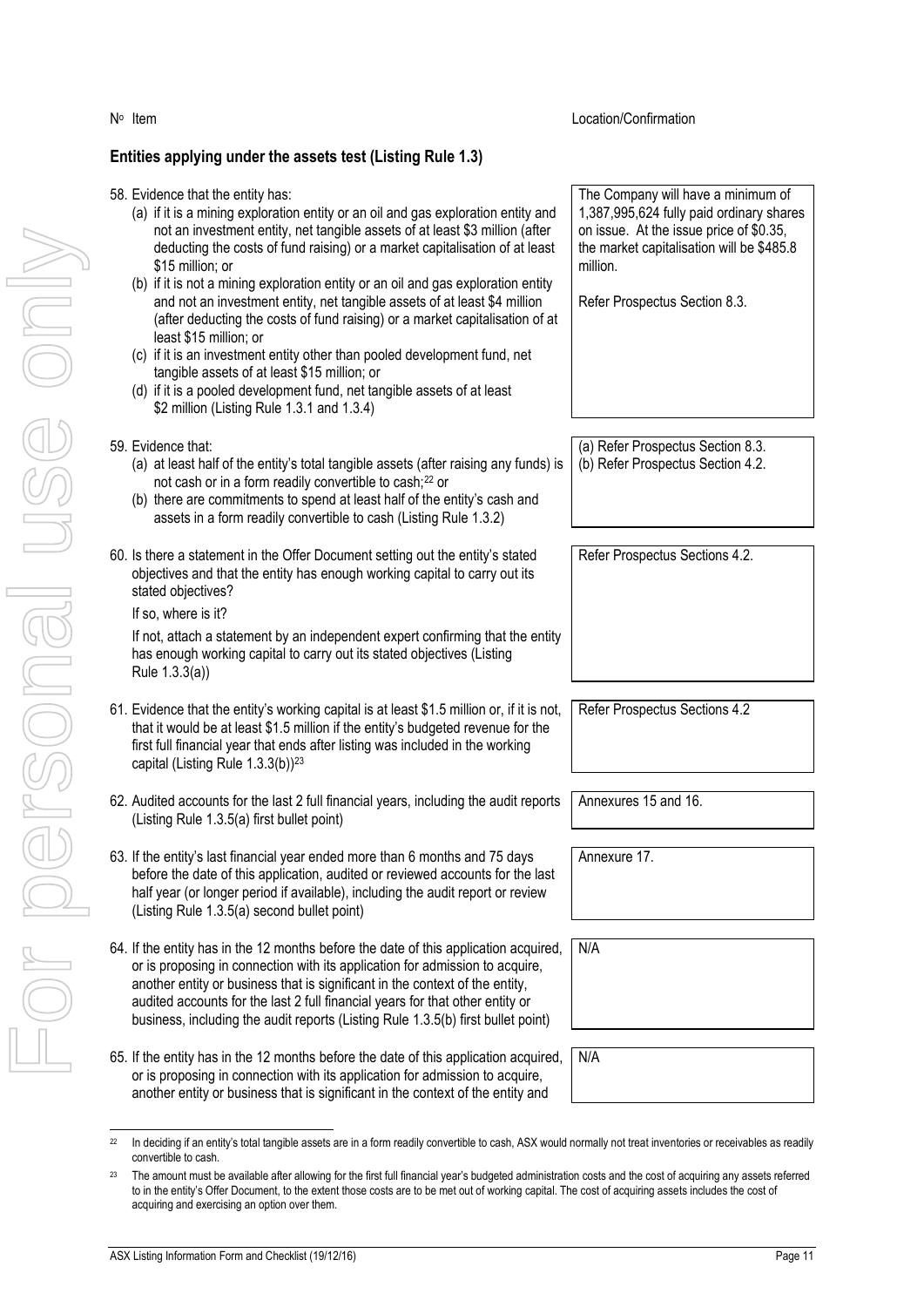For personal use only r personal use onny  $^{24}$ 

#### N<sub>o</sub> Item the last full financial year for that other entity or business ended more than 6 months and 75 days before the date of this application, audited or reviewed accounts for the last half year (or longer period if available) from the end of the last full financial year for that other entity or business, including the audit report or review (Listing Rule 1.3.5(b) second bullet point)

66. A reviewed pro forma statement of financial position, including the review (Listing Rule  $1.3.5(c)$ )<sup>24</sup>

# **Entities with restricted securities**

- 67. A statement setting out a list of any person (either on their own or together with associates) who has held a relevant interest in at least 10% of the entity's voting securities at any time in the 12 months before the date of this application
- 68. A completed ASX Restricted Securities Table<sup>25</sup> Annexure 19.
- <span id="page-11-0"></span>69. Copies of all restriction agreements (Appendix 9A) entered into in relation to restricted securities<sup>26</sup>
- 70. Copies of all undertakings issued by any bank, recognised trustee or the provider of registry services to the entity in relation to such restriction agreements

#### **Entities (other than mining exploration entities and oil and gas exploration entities) with classified assets**<sup>27</sup>

- 71. Within the 2 years preceding the date of the entity's application for admission to the official list, has the entity acquired, or entered into an agreement to acquire, a classified asset?
	- If so, where in the Offer Document does it disclose:
	- the date of the acquisition or agreement;
	- full details of the classified asset, including any title particulars;
	- the name of the vendor;
	- if the vendor was not the beneficial owner of the classified asset at the date of the acquisition or agreement, the name of the beneficial owner(s);
	- details of the relationship between the vendor (or, if the vendor was not the beneficial owner of the tenement at the date of the acquisition or agreement, between the beneficial owner(s)) and the entity or any related party or promoter of the entity; and

Location/Confirmation

Refer Prospectus Section 8.3 and 9.

Annexure 18.

Annexure 20.

None.



Note: the review must be conducted by a registered company auditor (or if the entity is a foreign entity, an overseas equivalent of a registered company auditor) or independent accountant.

<sup>25</sup> An electronic copy of the ASX Restricted Securities Table is available from the ASX Compliance Downloads page on ASX's website.

<sup>&</sup>lt;sup>26</sup> Note: ASX will advise which restricted securities are required to be escrowed under Listing Rule 9.1.3 as part of the admission and quotation decision. If properly completed restriction agreements and related undertakings have not been provided for all such securities advised by ASX, that will need to be rectified prior to admission occurring and quotation commencing.

<sup>&</sup>lt;sup>27</sup> A "classified asset" is defined in Listing Rule 19.12 as:

<sup>(</sup>a) an interest in a mining exploration area or oil and gas exploration area or similar tenement or interest;

<sup>(</sup>b) an interest in intangible property that is substantially speculative or unproven, or has not been profitably exploited for at least three years, and which entitles the entity to develop, manufacture, market or distribute the property;

<sup>(</sup>c) an interest in an asset which, in ASX's opinion, cannot readily be valued; or

<sup>(</sup>d) an interest in an entity the substantial proportion of whose assets (held directly, or through a controlled entity) is property of the type referred to in paragraphs (a), (b) and (c) above.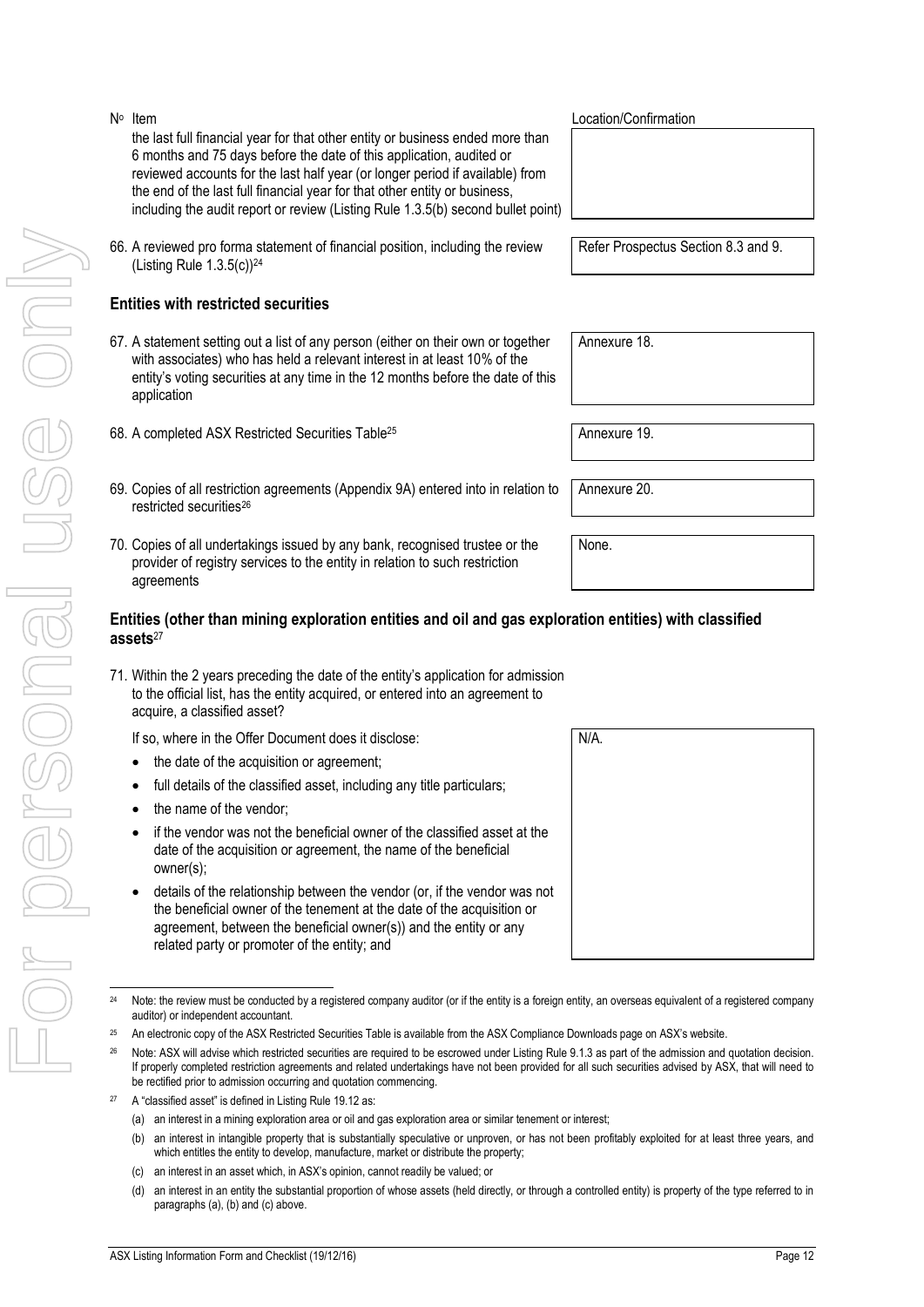- For personal use only VILO PORSONAL USS ON
- N<sup>o</sup> Item details of the purchase price paid or payable and all other consideration (whether legally enforceable or not) passing directly or indirectly to the vendor.

Is the vendor (or, if the vendor was not the beneficial owner of the classified asset at the date of the acquisition or agreement, is any of the beneficial owner(s)) a related party or promoter of the entity?

If so, please enter "Confirmed" in the column to the right to indicate that the consideration paid by the entity for the classified asset was solely restricted securities, save to the extent it involved the reimbursement of expenditure incurred in developing the classified asset<sup>28</sup> or the entity was not required to apply the restrictions in Appendix 9B under Listing Rule 9.1.3 (Listing Rule 1.1 Condition 11)

Please also provide a copy of the agreement(s) relating to the acquisition entered into by the entity and any expert's report or valuation obtained by the entity in relation to the acquisition

# **Mining entities**

72. A completed Appendix 1A Information Form and Checklist Annexure I (Mining Entities)<sup>29</sup>

# **Oil and gas entities**

73. A completed Appendix 1A Information Form and Checklist Annexure II (Oil and Gas Entities)<sup>30</sup>

# **Entities incorporated or established outside of Australia**

74. A completed Appendix 1A Information Form and Checklist Annexure III (Foreign Entities)<sup>31</sup>

# **Externally managed entities**

75. A completed Appendix 1A Information Form and Checklist Annexure IV (Externally Managed Entities)<sup>32</sup>

# **Stapled entities**

76. A completed Appendix 1A Information Form and Checklist Annexure V (Stapled Entities)<sup>33</sup>

# **Further documents to be provided before admission to the official list**

Please note that in addition to the information and documents mentioned above, all entities will be required to provide the following before their admission to the official list and the quotation of their securities commences:

 A statement setting out the names of the 20 largest holders in each class of securities to be quoted, and the number and percentage of each class of securities held by those holders;

Location/Confirmation

N/A.

N/A.

Annexure A1A

N/A.

N/A.

N/A.

N/A.

j 28 ASX may require evidence to support expenditure claims.

<sup>&</sup>lt;sup>29</sup> An electronic copy of this Appendix is available from the ASX Compliance Downloads page on ASX's website.

<sup>&</sup>lt;sup>30</sup> An electronic copy of this Appendix is available from the ASX Compliance Downloads page on ASX's website.

<sup>&</sup>lt;sup>31</sup> An electronic copy of this Appendix is available from the ASX Compliance Downloads page on ASX's website.

<sup>&</sup>lt;sup>32</sup> An electronic copy of this Appendix is available from the ASX Compliance Downloads page on ASX's website.

<sup>33</sup> An electronic copy of this Appendix is available from the ASX Compliance Downloads page on ASX's website.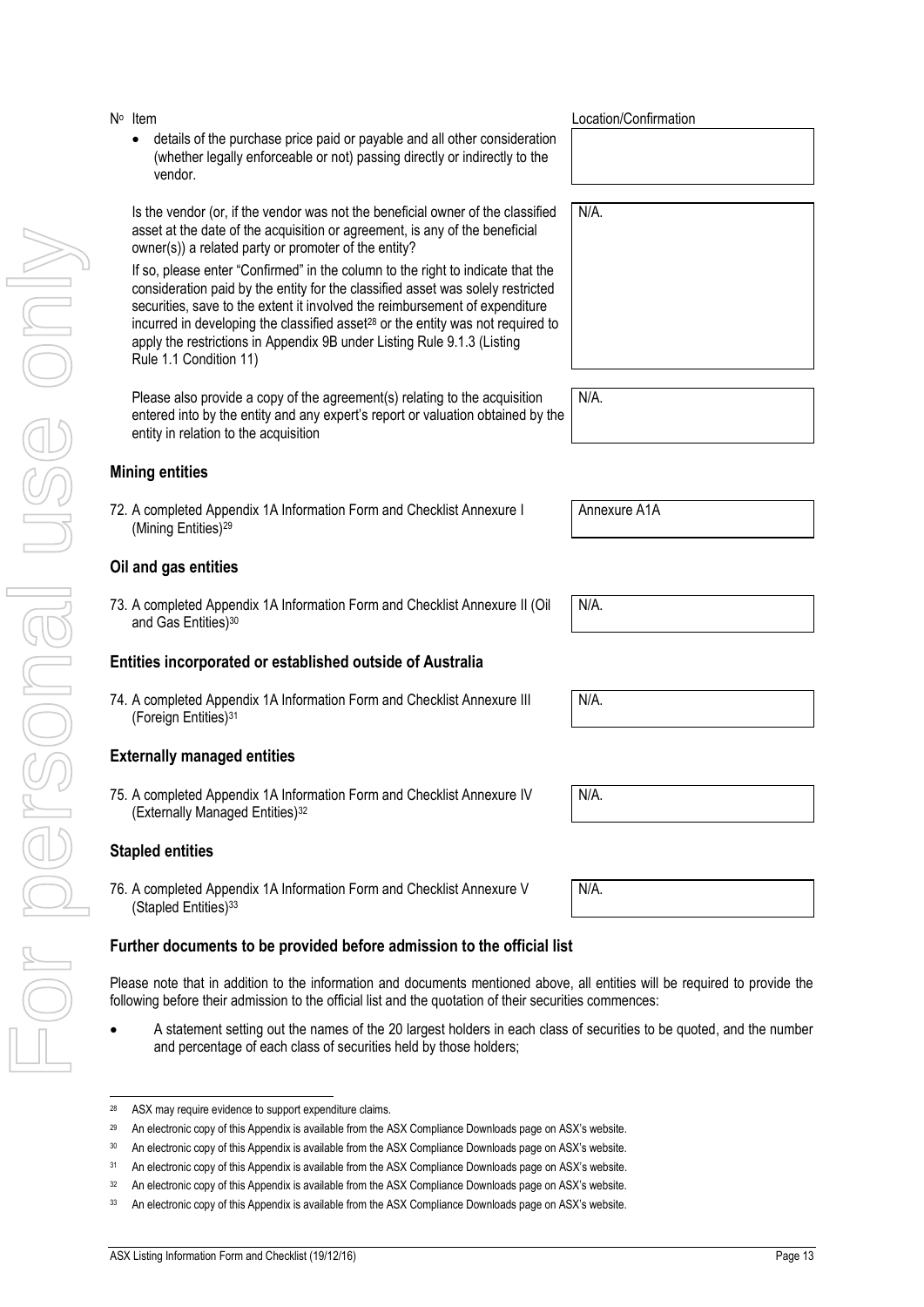- A distribution schedule of each class of equity securities to be quoted, setting out the number of holders in the categories:
	- 1 1,000
	- 1,001 5,000
	- 5,001 10,000
	- 10,001 100,000
	- 100,001 and over
- The number of holders of a parcel of securities (excluding restricted securities or securities subject to voluntary escrow) with a value of more than \$2,000, based on the issue/sale price;
- Any outstanding restriction agreements (Appendix 9A) and related undertakings;<sup>34</sup> and
	- Any other information that ASX may require under Listing Rule 1.17.35

1

<sup>&</sup>lt;sup>34</sup> See note [26](#page-11-0) above.

<sup>&</sup>lt;sup>35</sup> Among other things, this may include evidence to verify that an entity has met Listing Rule 1 Condition 8 and achieved minimum spread without using artificial means (see Guidance Note 1 section 3.8).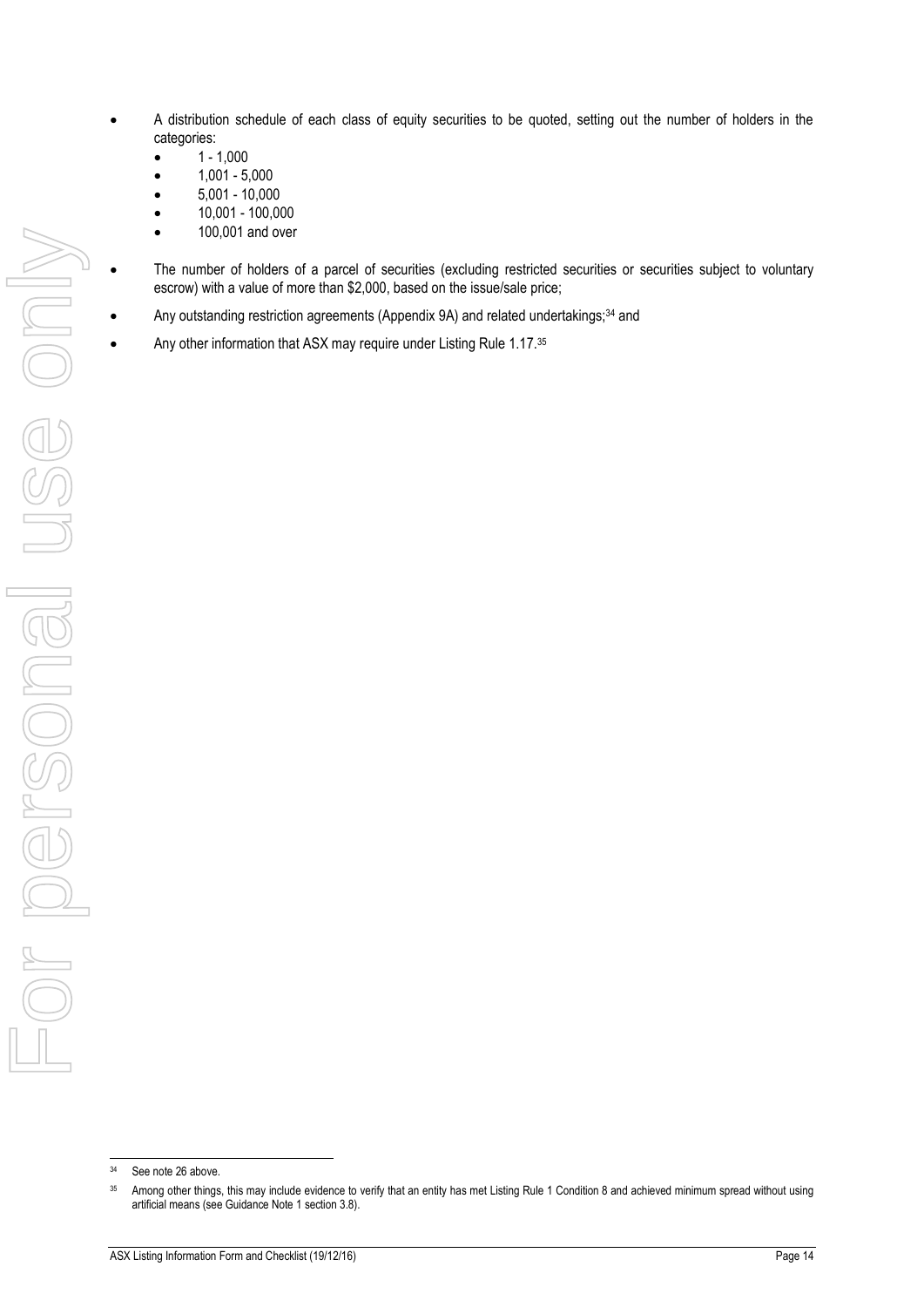# **Information Form and Checklist Annexure I (Mining Entities)**

Name of entity and the state of the state of the state of the ABN/ARBN/ARSN ABN/ARBN/ARSN

**Nickel Mines Limited 44 127 510 589** 

**This Annexure forms part of the Information Form and Checklist supplied by the entity named above to support its application for admission to the official list of ASX Limited (ASX) as an ASX Listing.** 

*A reference in this Annexure to JORC means the Australasian Code for Reporting Exploration Results, Mineral Resources and Ore Resources - 2012 Edition, a copy of which is included in Annexure 5A of the Listing Rules. Terms used in this Annexure which are defined in JORC (including, without limitation, 'exploration target',' exploration results',' mineral resource', 'ore reserve' and 'competent person') have the same meaning as in JORC.* 

No

Item Location/Confirmation

### **General requirements**

*Complete this section if the Offer Document includes any reference to an exploration target, exploration results or estimates of mineral resources or ore reserves.*

- 1. Where in the Offer Document does it state that the exploration target, exploration results or estimates of mineral resources or ore reserves (as the case may be) have been prepared and reported in accordance with JORC (Listing Rule 5.6)?<sup>1</sup>
- 2. Where in the Offer Document does it state:
	- that the exploration target, exploration results or estimates of mineral resources or ore reserves (as the case may be) are based on, and fairly represent, information and supporting documentation prepared by a named competent person<sup>2</sup> or persons (Listing Rule 5.22(a) for material mining projects and JORC clause 9 for all other projects);
	- whether the competent person is an employee of the mining entity or a related party and, if not, the name of the competent person's employer (Listing Rule 5.22(b) for material mining projects and JORC clause 9 for all other projects)?
	- the name of the professional organisation of which the competent person is a member (Listing Rule 5.22(c) for material mining projects and JORC clauses 9 and 11 for all other projects); and
	- that the competent person has given his or her prior written consent as to the form and context in which the exploration target, exploration results or estimates of mineral resources or ore reserves (as the case may be) and the supporting information are presented in the Offer Document (Listing Rule 5.22 for material mining projects and JORC clause 9 for all other projects)?

 The Offer Document must use terminology consistent with the terms in Figure 1 of JORC. Terms such as 'mining inventory' or 'mineable resource' are not allowed.

2 JORC clause 11 defines a 'competent person' as a minerals industry professional who is a Member or Fellow of The Australasian Institute of Mining and Metallurgy, or of the Australian Institute of Geoscientists, or of a 'Recognised Professional Organisation', as included in a list available on the JORC and ASX websites. The person must have a minimum of five years relevant experience in the style of mineralisation or type of deposit under consideration and in the activity which that person is undertaking. If the competent person is preparing documentation on exploration results, the relevant experience must be in exploration. If the competent person is estimating, or supervising the estimation of mineral resources, the relevant experience must be in the estimation, assessment and evaluation of mineral resources. If the competent person is estimating, or supervising the estimation of ore reserves, the relevant experience must be in the estimation, assessment, evaluation and economic extraction of ore reserves.

Section 1.3 in the Geologists Report. Also Sections 2.1 and 2.4 of the Prospectus.

Section 1.6.2 in the Geologists Report.

1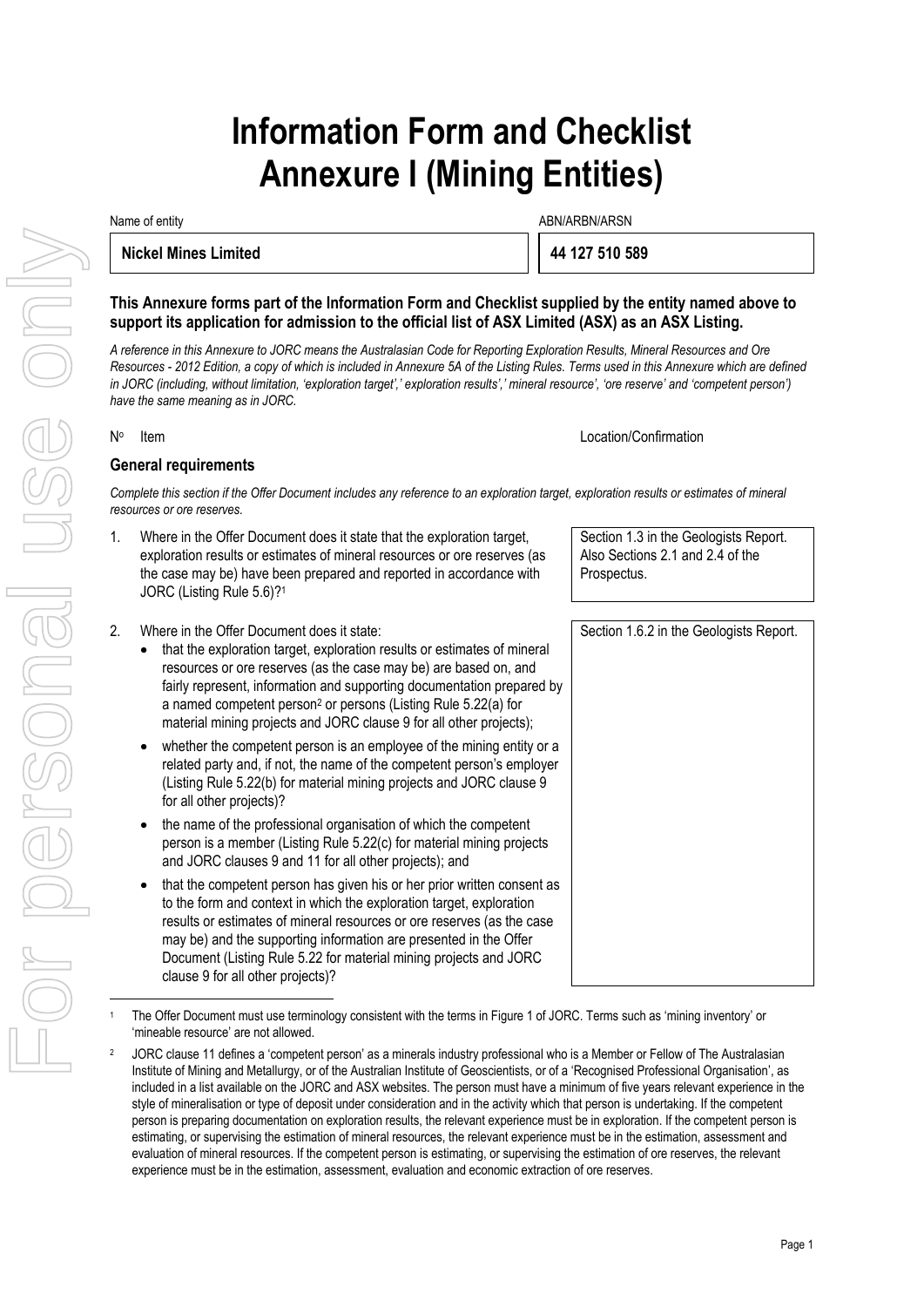- No
- 3. Please enter "Confirmed" in the column to the right to indicate that the Offer Document discloses any potential conflict of interest any of the named competent persons may have and, if it does, indicate where in the Offer Document that disclosure has been made (JORC clause 9)?
- 4. Is there an Independent Geologist's Report included in the Offer Document?

If so, where does it state that any exploration target, exploration results or estimates of mineral resources or ore reserves (as the case may be):

- are based on, and fairly represent, information and supporting documentation prepared by a named competent person or persons;
- the name of the professional organisation of which the competent person is a member; and
- that the competent person has given his or her prior written consent as to the form and context in which the exploration target, exploration results or estimates of mineral resources or ore reserves (as the case may be) and the supporting information are presented in the report (Listing Rule 5.22 for material mining projects and JORC clause 9 for all other projects)?

Is the Independent Geologist's Report either a technical assessment report, valuation report, or fairness and reasonableness report prepared in accordance with the Valmin Code?

If so, where does it state in the report the declarations required by clauses 46, 47 and 48 of the Valmin Code?

- 5. Does the Offer Document include a "metal equivalents" calculation? If so, where does the Offer Document include the following information required under JORC clause 50:
	- individual grades for all metals included in the metal equivalent calculation;
	- except where the information is commercially sensitive, the assumed commodity prices for all metals;<sup>3</sup>
	- assumed metallurgical recoveries for all metals and a discussion of the basis on which the assumed recoveries are derived (metallurgical test work, detailed mineralogy, similar deposits, etc);<sup>4</sup>
	- a clear statement that it is the entity's opinion that all the elements included in the metal equivalents calculation have a reasonable potential to be recovered and sold; and
	- the calculation formula used?
- 6. Please enter "Confirmed" in the column to the right to indicate that the Offer Document does not include any reference to "in situ" or "in ground" values (JORC clause 51).

#### Item Location/Confirmation

Confirmed, Section 1.5 of the Geologists Report.

Section 5.1.4 of the Geologists Report

Section 1.6.2 of the Geologists Report

Section 1.6.2 of the Geologists Report

Technical Assessment Report.

Section 1.3 of the Geologists Report

Not applicable.

Confirmed.

Actual assumed prices should be disclosed. It is not sufficient to refer to a "spot price", without disclosing the actual price in question. Where the actual assumed prices used are said to be commercially sensitive, the entity must disclose sufficient information, perhaps in narrative rather than numerical form, for investors to understand the methodology it has used to determine these prices.

Estimates of metallurgical recoveries for each metal must be used to calculate meaningful metal equivalents. Reporting on the basis of metal equivalents is not appropriate if metallurgical recovery information is not available or able to be estimated with reasonable confidence.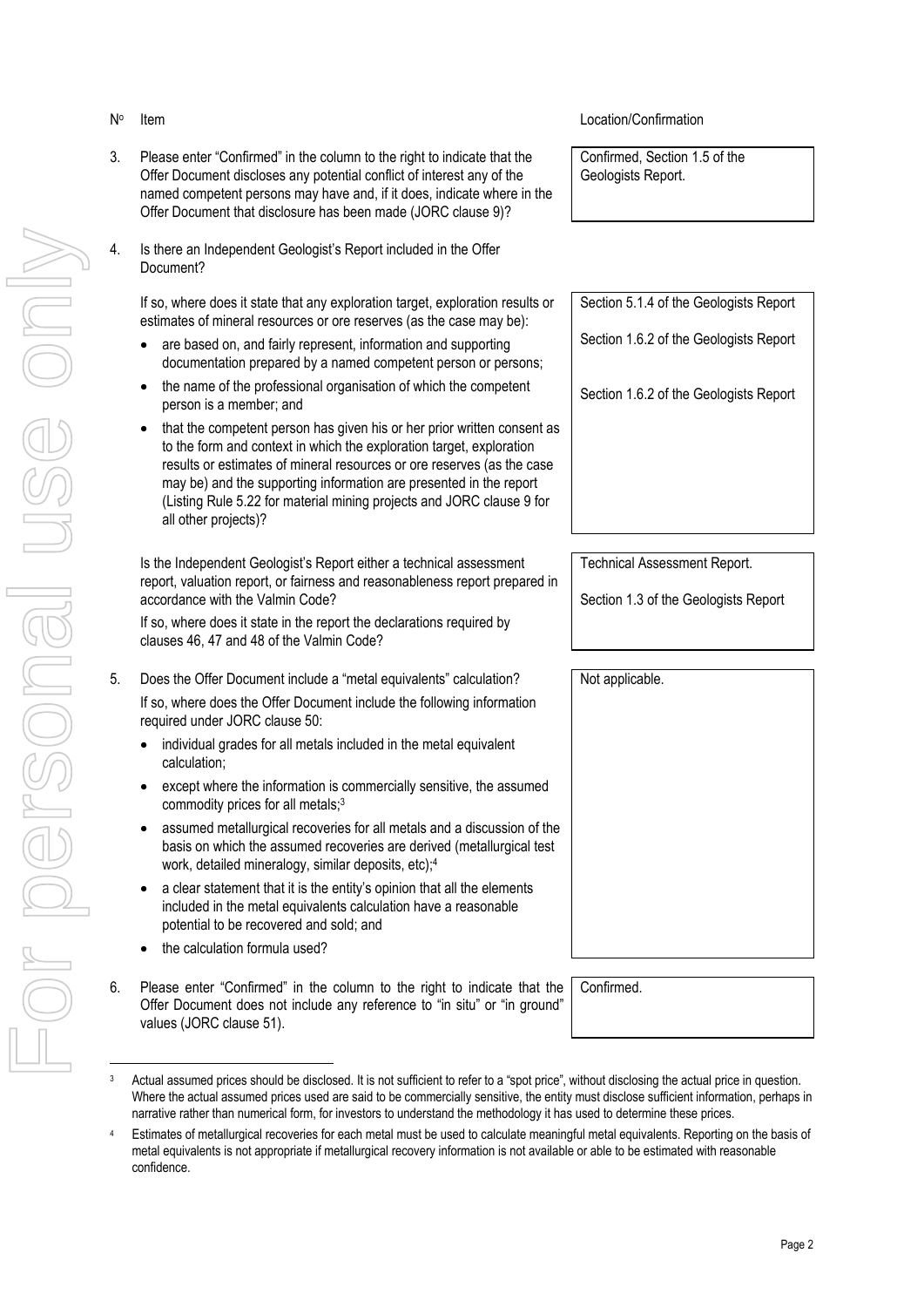#### **Exploration targets**

No

*Complete this section if the Offer Document includes any reference to an exploration target.*

- 7. Where in the Offer Document does it disclose a detailed explanation of the basis for the exploration target, including whether the target is based on actual exploration results or on proposed exploration programmes and a specific description of the level of exploration activity already completed (JORC clause 17)?
- 8. Where in the Offer Document does it state the proposed exploration activities designed to test the validity of the exploration target and the timeframe within which those activities are expected to be completed (JORC clause 17)?
- 9. Where in the Offer Document does it include the required statement by a named competent person taking responsibility for the form and context in which the exploration target appears (JORC clause 17)?
- 10. Where in the Offer Document does it include the required clarification statement that the potential quantity and grade is conceptual in nature, that there has been insufficient exploration to estimate a mineral resource and that it is uncertain if further exploration will result in the estimation of a mineral resource (JORC clause 17)?<sup>5</sup>
- 11. Please enter "Confirmed" in the column to the right to indicate that the following JORC requirements have been satisfied:
	- information relating to the exploration target has been expressed so that it cannot be misrepresented or misconstrued as an estimate of a mineral resource or ore reserve and the terms "resource" and "reserve" have not been used in this context (JORC clause 17);
	- the exploration target is expressed as a tonnage and grade range and as an approximation only (JORC clause 17);
	- the Offer Document includes a description of the process used to determine the grade and tonnage ranges used to describe the exploration target (JORC clause 17);
	- there are no "headline statements" in the Offer Document referring to the exploration target (JORC clause 17); and
	- the exploration target does not include a "metal equivalent" estimate or calculation (JORC clause 50).

#### **Exploration results**

*Complete this section if the Offer Document includes any reference to exploration results*

12. Where in the Offer Document is the separate report in relation to each of the criteria in sections 1 and 2 of JORC Table 1 (Listing Rule 5.7.1)?<sup>6</sup>

Geologist's Report -Appendix 1.

| Note that the clarification statement must be within the same paragraph as the first reference to the exploration target in the Offer |
|---------------------------------------------------------------------------------------------------------------------------------------|
| Document.                                                                                                                             |

Not relevant.

Not relevant.

Not relevant.

Not relevant.

Not relevant.

<sup>6</sup> If an entity that determines that any of the criteria is not material to understanding the exploration results, the entity must identify the criteria and explain why it has determined that it is not material to that understanding.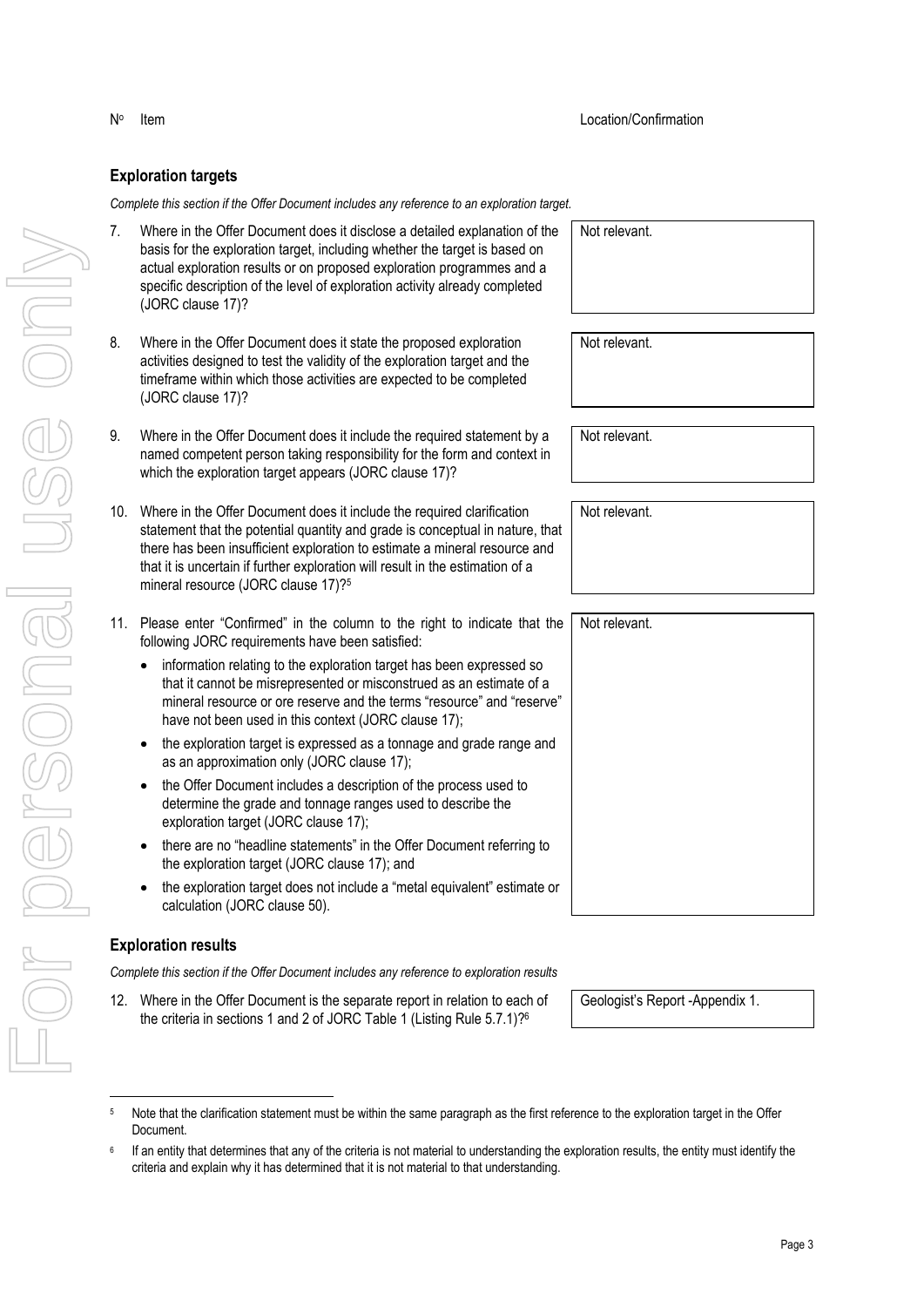No **Item** Location/Confirmation 13. Where in the Offer Document is the separate table setting out the following information for material drill-holes (unless the entity determines that the information is not material):<sup>7</sup> • easting and northing of the drill-hole collar; Not material, there are over 1,400 drill

- elevation or RL of the drill-hole collar;
- dip and azimuth of the hole;
- down hole width and depth; and
- end of hole (Listing Rule 5.7.2).
- 14. Please enter "Confirmed" in the column to the right to indicate that the following JORC requirements have been satisfied:
	- if the exploration results relate to mineralisation not classified as a mineral resource or ore reserve, then estimates of tonnages and average grade have not been assigned to the mineralisation except as an exploration target in accordance with JORC clause 17 (JORC clause 18);
	- if true widths of mineralisation are not reported, an appropriate qualification has been included in the Offer Document (JORC clause 19);
	- clear diagrams and maps designed to represent the geological context have been included in the Offer Document which include a plan view of drill hole collar locations and appropriate sectional views (JORC clause 19);
	- there has been no selected disclosure of information such as isolated assays, isolated drill holes, assays of panned concentrates or supergene enriched soils or surface samples, without placing them in perspective (JORC clause 19);
	- if the Offer Document includes exploration results based on rock chip or grab sampling, the location (represented as a table, diagram or map), total number and assay results for the sampling have been included for each sample so as to ensure samples are representative and not selectively reported (JORC clause 19 and JORC Table 1); and
	- if the Offer Document reports visual results in the absence of assays, it does not include any reference to the grade or economic potential of the mineralisation (Example D in Annexure A of Guidance Note 8).

# **Mineral resources**

*Complete this section if the Offer Document includes any reference to an estimate of mineral resources.*

- 15. Where in the Offer Document does the competent person explicitly discuss the basis for the reasonable prospects for eventual economic extraction of the mineral resource (JORC clause 20)?
- 16. Where in the Offer Document does the competent person explicitly discuss the technical and economic support for the cut-off assumption applied (JORC clause 20)?
- 17. Where in the Offer Document does it disclose the relevant geology and geological interpretation (Listing Rule 5.8.1 first bullet point)?<sup>8</sup>

Section 5.13 of the Geologist's Report.

Section 5.13 of the Geologist's Report.

Section 3.5 of the Geologist's Report.

holes and the exact location of each hole is superfluous information.

Confirmed.

<sup>7</sup> An entity that determines that a drill-hole table setting out the information described above is not material, is not required to attach the table to the Offer Document but must explain why it has determined that the table is not material to understanding the exploration results.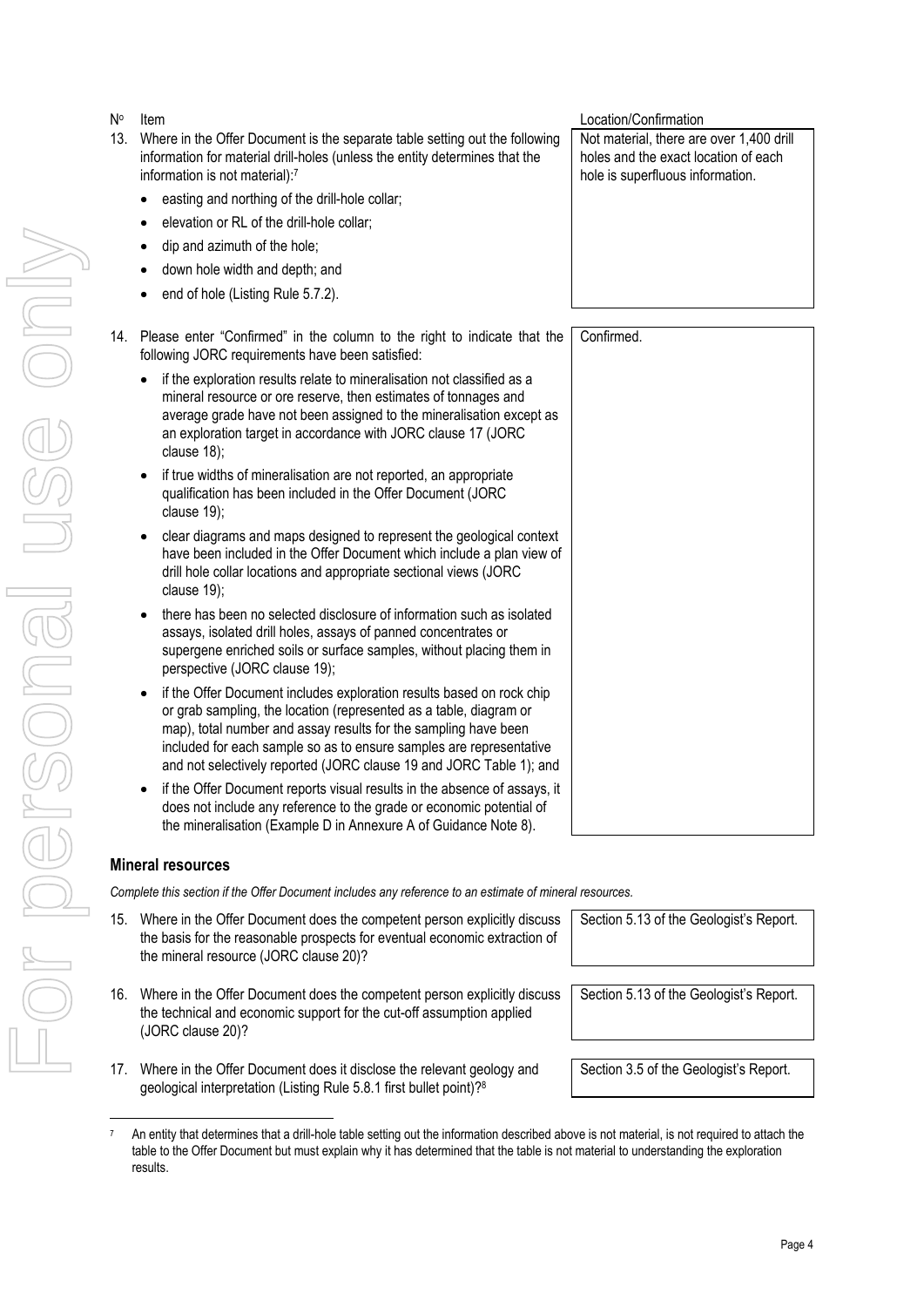No

#### 18. Where in the Offer Document does it disclose the entity's sampling and sub-sampling techniques (Listing Rule 5.8.1 second bullet point)?<sup>9</sup>

- 19. Where in the Offer Document does it disclose the entity's drilling techniques (Listing Rule 5.8.1 third bullet point)?<sup>10</sup>
- 20. Where in the Offer Document does it disclose the criteria used for classification, including drill and data spacing and distribution – this includes separately identifying the drill spacing used to classify each category of mineral resources (inferred, indicated and measured) where estimates for more than one category of mineral resource are reported (Listing Rule 5.8.1 fourth bullet point)?<sup>11</sup>
- 21. Where in the Offer Document does it disclose the entity's sample analysis method (Listing Rule 5.8.1 fifth bullet point)?<sup>12</sup>
- 22. Where in the Offer Document does it disclose the entity's estimation methodology (Listing Rule 5.8.1 sixth bullet point)?<sup>13</sup>
- 23. Where in the Offer Document does it disclose the entity's cut-off grade(s), including the basis for the selected cut-off grade(s) (Listing Rule 5.8.1 seventh bullet point)?<sup>14</sup>
- 24. Where in the Offer Document does it disclose mining and metallurgical methods and parameters, and other material modifying factors considered to date (Listing Rule 5.8.1 eighth bullet point)?<sup>15</sup>
- 25. Where in the Offer Document is the separate report in relation to each of the criteria in sections 1, 2 and 3 (and 5 if appropriate) of JORC Table 1 (Listing Rule 5.8.2)?<sup>16</sup>

Item Location/Confirmation

Section 4.2 of the Geologist's Report.

Section 4.2 of the Geologist's Report.

Section 5.9 of the Geologist's Report.

Section 4.2 of the Geologist's Report.

Section 5.7 and Section 5.8 of the Geologist's Report.

Section 5.13 of the Geologist's Report.

Sections 5.10 and 5.11 of the Geologist's Report.

Geologist's Report -Appendix 1.

- <sup>8</sup> Note that this information should be disclosed independently from the separate report in relation to each of the criteria in sections 1, 2 and 3 (and 5 if appropriate) of JORC Table 1 required under Listing Rule 5.8.2 mentioned in item 25 below.
- <sup>9</sup> Note that this information should be disclosed independently from the separate report in relation to each of the criteria in sections 1, 2 and 3 (and 5 if appropriate) of JORC Table 1 required under Listing Rule 5.8.2 mentioned in item 25 below.
- <sup>10</sup> Note that this information should be disclosed independently from the separate report in relation to each of the criteria in sections 1, 2 and 3 (and 5 if appropriate) of JORC Table 1 required under Listing Rule 5.8.2 mentioned in item 25 below.
- <sup>11</sup> Note that this information should be disclosed independently from the separate report in relation to each of the criteria in sections 1, 2 and 3 (and 5 if appropriate) of JORC Table 1 required under Listing Rule 5.8.2 mentioned in item 25 below.
- <sup>12</sup> Note that this information should be disclosed independently from the separate report in relation to each of the criteria in sections 1, 2 and 3 (and 5 if appropriate) of JORC Table 1 required under Listing Rule 5.8.2 mentioned in item 25 below.
- <sup>13</sup> Note that this information should be disclosed independently from the separate report in relation to each of the criteria in sections 1, 2 and 3 (and 5 if appropriate) of JORC Table 1 required under Listing Rule 5.8.2 mentioned in item 25 below.
- <sup>14</sup> Note that this information should be disclosed independently from the separate report in relation to each of the criteria in sections 1, 2 and 3 (and 5 if appropriate) of JORC Table 1 required under Listing Rule 5.8.2 mentioned in item 25 below.
- <sup>15</sup> Note that this information should be disclosed independently from the separate report in relation to each of the criteria in sections 1, 2 and 3 (and 5 if appropriate) of JORC Table 1 required under Listing Rule 5.8.2 mentioned in item 25 below.
- <sup>16</sup> If an entity that determines that any of the criteria is not material to understanding the estimate of mineral resources, the entity must identify the criteria and explain why it has determined that it is not material to that understanding.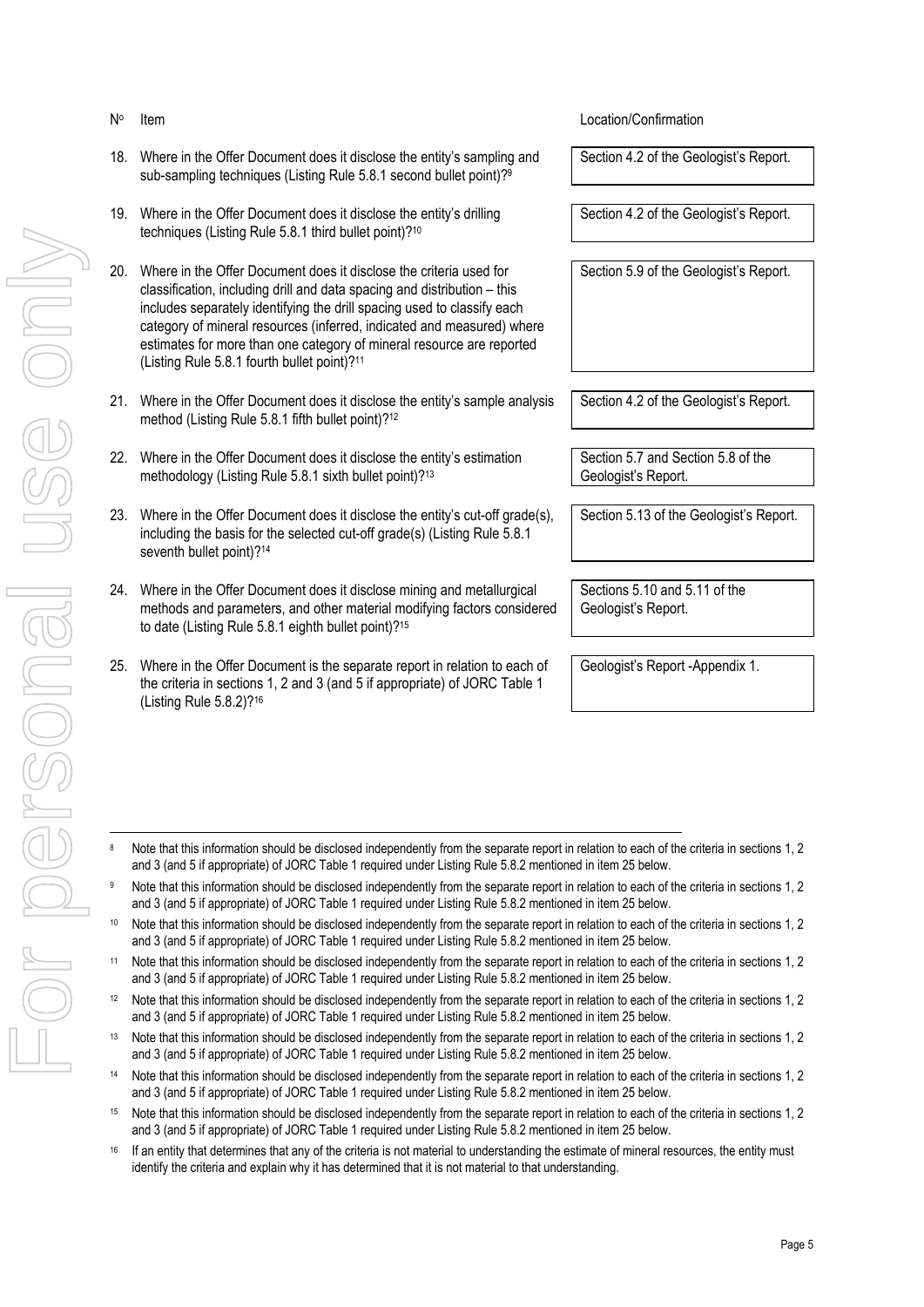- For personal use only VILOS PORCONS US ON
- No Item Location/Confirmation 26. Please enter "Confirmed" in the column to the right to indicate that the following JORC requirements have been satisfied: • the mineral resource estimate has been appropriately classified Confirmed.
	- according to increasing geological confidence (ie inferred, indicated or measured – JORC clause 20-24);
	- if an estimation of an inferred mineral resource is presented on the basis of extrapolation beyond the nominal sampling spacing and taking into account the style of mineralisation, the report contains sufficient information to inform the reader of:
		- the maximum distance that the resource is extrapolated beyond the sample points;
		- the proportion of the resource that is based on extrapolated data;
		- the basis on which the resource is extrapolated to these limits; and
		- a diagrammatic representation of the inferred mineral resource showing clearly the extrapolated part of the estimated resource (JORC clause 21);
	- the mineral resource estimate has been rounded off to appropriately significant figures, is referred to as an estimate not as a calculation and, in the case of inferred mineral resources, is qualified by the term 'approximately' (JORC clause 25);
	- where contained metal or mineral content has been reported, corresponding tonnages and grade have also been reported (JORC clause 26);
	- inferred, indicated or measured resources have not been reported as a combined estimate unless details for the individual categories have also been provided (JORC clause 26); and
	- resource estimates have not been aggregated with reserve estimates to report a single combined figure (JORC clause 26).

# **Ore reserves**

*Complete this section if the Offer Document includes any reference to an estimate of ore reserves.*

- 27. Where in the Offer Document does it disclose the material assumptions and the outcomes from any pre-feasibility study (PFS) or feasibility study (FS), as the case may be, defining the ore reserves (Listing Rule 5.9.1 first bullet point)?<sup>17</sup>
- 28. Where in the Offer Document does it disclose the criteria used for classification, including the classification of the mineral resources on which the ore reserves are based and the confidence in the modifying factors applied (Listing Rule 5.9.1 second bullet point)?
- 29. Where in the Offer Document does it disclose the mining method selected and other mining assumptions, including mining recovery factors and mining dilution factors (Listing Rule 5.9.1 third bullet point)?

There are no ore Reserves or feasibility studies.

Not applicable.

<sup>17</sup> If the economic assumptions are commercially sensitive to the entity, an explanation of the methodology used to determine the assumptions rather than the actual figure can be reported.

Note that the requirements for a study at the pre-feasibility or feasibility level to be completed in order to declare an ore reserve in clause 29 of the JORC Code 2012 and Listing Rule 5.9.1 do not come into effect until 1 December 2014.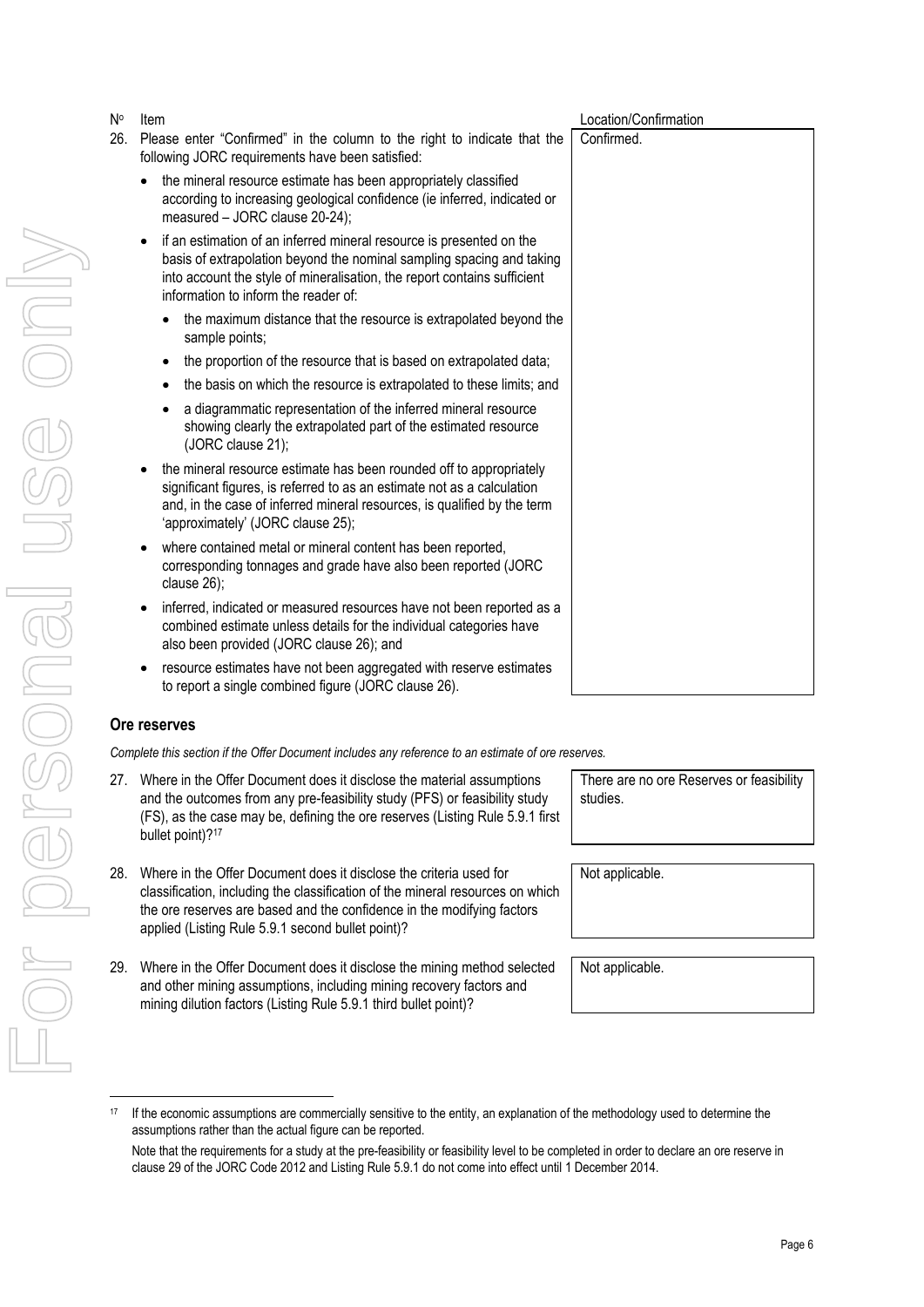For personal use only

KIGS ON

No

| N۰  | Item                                                                                                                                                                                                                                                                                                                                             | Location/Confirmation |
|-----|--------------------------------------------------------------------------------------------------------------------------------------------------------------------------------------------------------------------------------------------------------------------------------------------------------------------------------------------------|-----------------------|
| 30. | Where in the Offer Document does it disclose the processing method<br>selected and other processing assumptions, including the recovery factors<br>applied and the allowances made for deleterious elements (Listing<br>Rule 5.9.1 fourth bullet point)?                                                                                         | Not applicable.       |
|     | 31. Where in the Offer Document does it disclose the basis of the cut-off<br>grade(s) or quality parameters applied (Listing Rule 5.9.1 fifth bullet point)?                                                                                                                                                                                     | Not applicable.       |
| 32. | Where in the Offer Document does it disclose estimation methodology<br>(Listing Rule 5.9.1 sixth bullet point)?                                                                                                                                                                                                                                  | Not applicable.       |
|     | 33. Where in the Offer Document does it disclose material modifying factors,<br>including the status of environmental approvals, mining tenements and<br>approvals, other governmental factors and infrastructure requirements for<br>the selected mining methods and for transportation to market (Listing<br>Rule 5.9.1 seventh bullet point)? | Not applicable.       |
|     | 34. Where in the Offer Document is the separate report in relation to each of<br>the criteria in sections 1, 2, 3 and 4 (and 5 if appropriate) of JORC Table 1<br>(Listing Rule 5.9.2)? <sup>18</sup>                                                                                                                                            | Not applicable.       |
|     | 35. Please enter "Confirmed" in the column to the right to indicate that the<br>following JORC requirements have been satisfied:                                                                                                                                                                                                                 | Not applicable.       |
|     | the reserve estimate has been appropriately classified according to<br>$\bullet$<br>increasing geological confidence (ie probable or proved - JORC<br>clause 29-32);                                                                                                                                                                             |                       |
|     | the reserve estimate has been rounded off to appropriately significant<br>figures (JORC clause 33);                                                                                                                                                                                                                                              |                       |
|     | where present metal or mineral content has been reported,<br>$\bullet$<br>corresponding tonnages and grade have also been reported (JORC<br>clause 34);                                                                                                                                                                                          |                       |
|     | proved and probable reserves have not been reported as a combined<br>estimate unless details for the individual categories have also been<br>provided (JORC clause 34);                                                                                                                                                                          |                       |
|     | reserve estimates have not been aggregated with resource estimates<br>to report a single combined figure (JORC clause 36); and                                                                                                                                                                                                                   |                       |
|     | where figures for both resources and reserves are reported, a<br>statement has been included in the Offer Document which clearly<br>indicates whether the resources are inclusive of, or additional to, the<br>reserves (JORC clause 36).                                                                                                        |                       |
|     | Production targets or financial information derived from production targets                                                                                                                                                                                                                                                                      |                       |

*Complete this section if the Offer Document includes any reference to a production target or financial information derived from a production target (such as forecast revenues, forecast costs of production, forecast capex, a net present value, internal rate of return or payback period).*

36. Where in the Offer Document does it disclose the material assumptions on which the production target is based (Listing Rule 5.16.1)?

There are no production targets.

<sup>&</sup>lt;sup>18</sup> If an entity that determines that any of the criteria is not material to understanding the estimate of ore reserves, the entity must identify the criteria and explain why it has determined that it is not material to that understanding.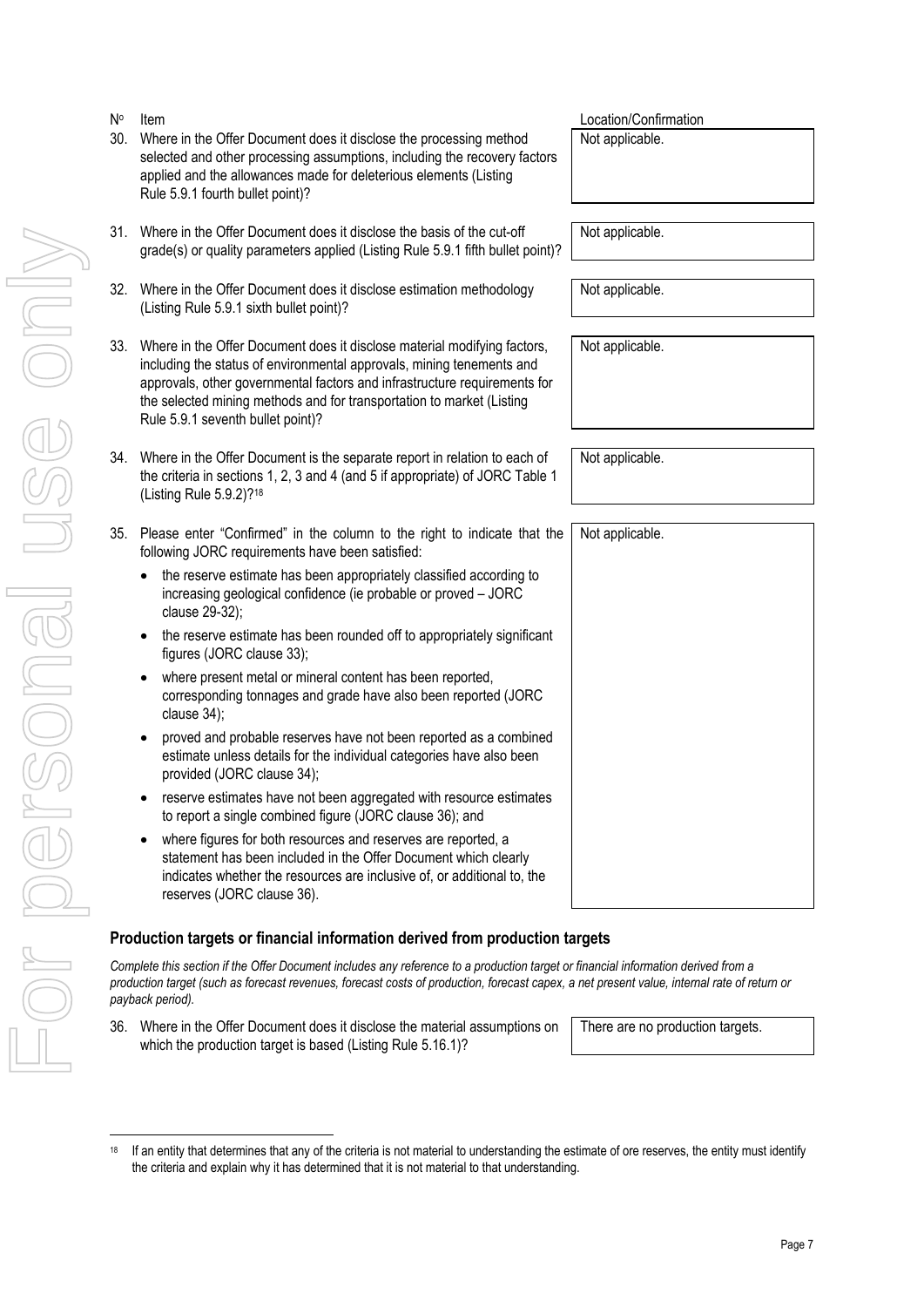- No
- 37. Where in the Offer Document does it state that the reserves or resources underpinning the production target have been prepared by a competent person in accordance with the JORC Code (Listing Rule 5.16.2)?<sup>19</sup>
- 38. Where in the Offer Document does it state the relevant proportions of ore reserves, mineral resources, exploration target and qualifying foreign estimates underpinning the production target (Listing Rule 5.16.3)?
- 39. Is a proportion of the production target based on an inferred mineral resource?

If so, please indicate where in the Offer Document the required cautionary statement has been included stating that:<sup>20</sup>

"*There is a low level of geological confidence associated with inferred mineral resources and there is no certainty that further exploration work will result in the determination of indicated mineral resources or that the production target itself will be realised*" (Listing Rule 5.16.4)?

40. Is a proportion of the production target based on an exploration target?

If so, where in the Offer Document does it include a statement of the factors that lead the entity to believe that it has a reasonable basis for reporting the production target in that context (Listing Rule 5.16.5 and section 8 of Guidance Note 31 *Reporting on Mining Activities*)?

Please also indicate where in the Offer Document the required cautionary statement has been included stating that:<sup>21</sup>

"*The potential quantity and grade of an exploration target is conceptual in nature, there has been insufficient exploration to determine a mineral resource and there is no certainty that further exploration work will result in the determination of mineral resources or that the production target itself will be realised.*" (Listing Rule 5.16.5 and section 8 of Guidance Note 31 *Reporting on Mining Activities*)?

41. Is the Production Target based solely on an inferred mineral resource?

If so, where in the Offer Document does it include a statement of the factors that lead the entity to believe that it has a reasonable basis for reporting the production target based solely on inferred mineral resources (Listing Rule 5.16.6 and section 8 of Guidance Note 31 *Reporting on Mining Activities*)?

Please indicate where in the Offer Document it states the level of confidence with which the inferred mineral resources are estimated and the basis for that level of confidence (Listing Rule 5.16.6)

Item Location/Confirmation

Not applicable.

Not applicable.

Not applicable.

Not applicable.

Not applicable.

Not applicable.

Not applicable.

<sup>21</sup> Note again that the cautionary statement must be proximate to, and have equal prominence as, the reported production target.

Note that disclosing a production target that is based solely on an exploration target or solely on a combination of inferred mineral resources and an exploration target is prohibited (Listing Rule 15.5(a)), as is disclosing a production target based solely or partly on historical estimates or foreign estimates (other than qualifying foreign estimates) of mineralisation (Listing Rule 15.5(b)). A production target that is based solely on an inferred mineral resource must comply with Listing Rule 5.16.6.

<sup>&</sup>lt;sup>20</sup> Note that the cautionary statement must be proximate to, and have equal prominence as, the reported production target.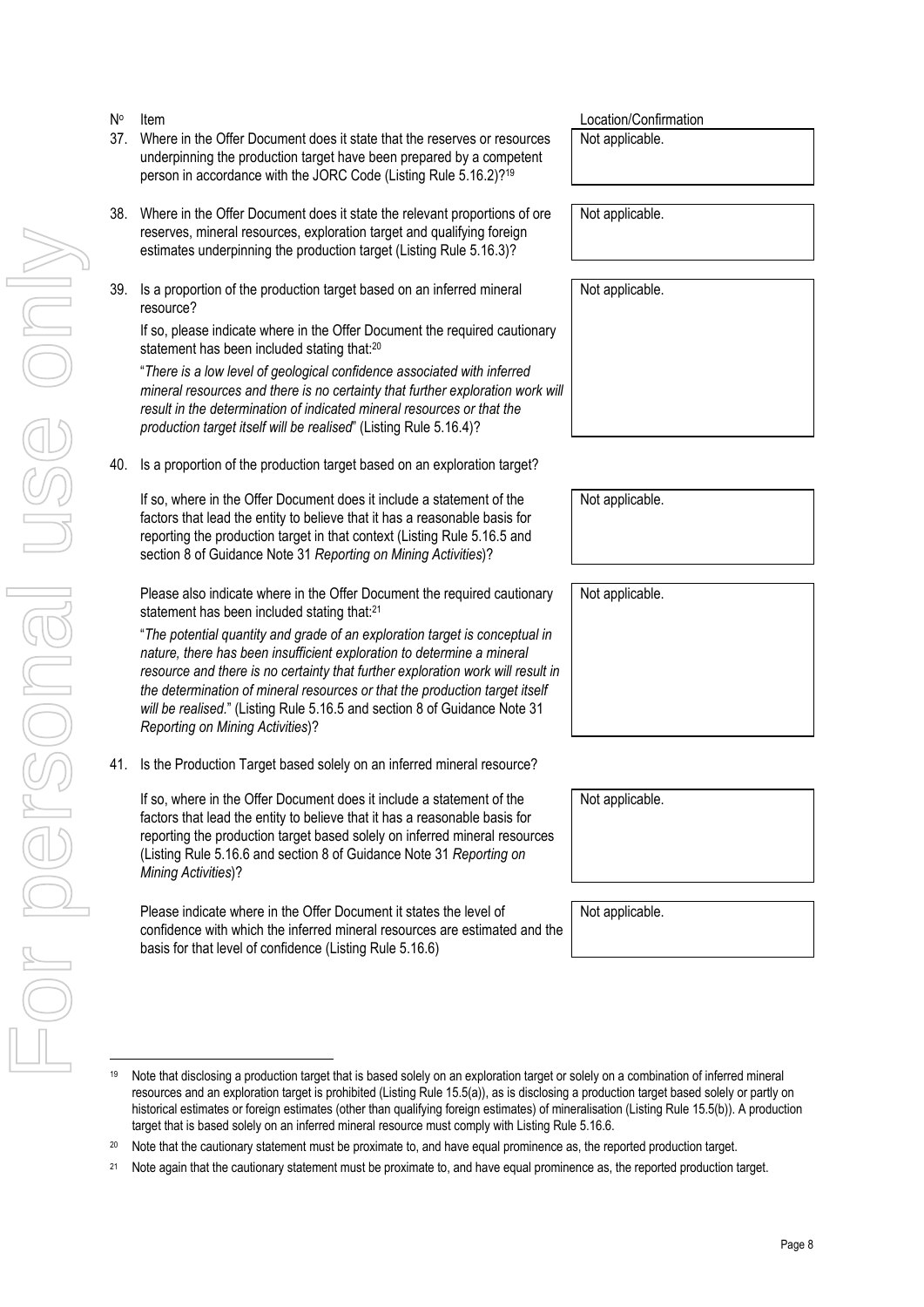For personal use only Forersonal use ondNo

Item Location/Confirmation Please also indicate where in the Offer Document the required cautionary statement has been included stating that:<sup>22</sup>

"*There is a low level of geological confidence associated with inferred mineral resources and there is no certainty that further exploration work will result in the determination of indicated mineral resources or that the production target itself will be realised. The stated production target is based on the company's current expectations of future results or events and should not be solely relied upon by investors when making investment decisions. Further evaluation work and appropriate studies are required to establish sufficient confidence that this target will be met.*" (Listing Rule 5.16.6)

And provide a copy of the technical report required under Listing Rule 5.16.6 to support the production target with a sufficient level of confidence and which has been prepared by, or under the supervision of, a named independent competent person or persons and includes the information referred to in Listing Rules 5.22(b) and (c)

- 42. Is a proportion of the production target based on qualifying foreign estimates that have not been verified and reported as mineral resources or ore reserves in accordance with the JORC Code after 3 years from the date the qualifying foreign estimates were initially reported? If so, where in the Offer Document is the statement and explanation referred to in Listing Rule 5.14.2 (Listing Rule 5.16.7)?
- 43. Does the Offer Document include forecast financial information derived from a production target relating to:
	- the mineral resources and ore reserves holdings of the entity (an entity level production target); or
	- a material mining project of the entity (or two or more mining projects which together are material to the entity)?

If so, where in the Offer Document does it include all material assumptions on which the forecast financial information is based (Listing Rule 5.17.1)?<sup>23</sup>

Where in the Offer Document does it state the production target from which the forecast financial information is derived, including all the information contained in Listing Rule 5.16 (Listing Rule 5.17.2)

If a significant proportion of the production target is based on an exploration target, where in the Offer Document does it state the implications for the forecast financial information of not including the exploration target in the production target (Listing Rule 5.17.3)

Not applicable.

Not applicable

Not applicable.

Not applicable.

Not applicable.

<sup>&</sup>lt;sup>22</sup> Note again that the cautionary statement must be proximate to, and have equal prominence as, the reported production target.

<sup>&</sup>lt;sup>23</sup> If the economic assumptions are commercially sensitive to the entity, an explanation of the methodology used to determine the assumptions rather than the actual figure can be reported. Note, however, that economic assumptions may not be commercially sensitive. An entity that considers that certain information is commercially sensitive should refer to section 8.6 of Guidance Note 31 on the steps ASX expects it to take in these circumstances.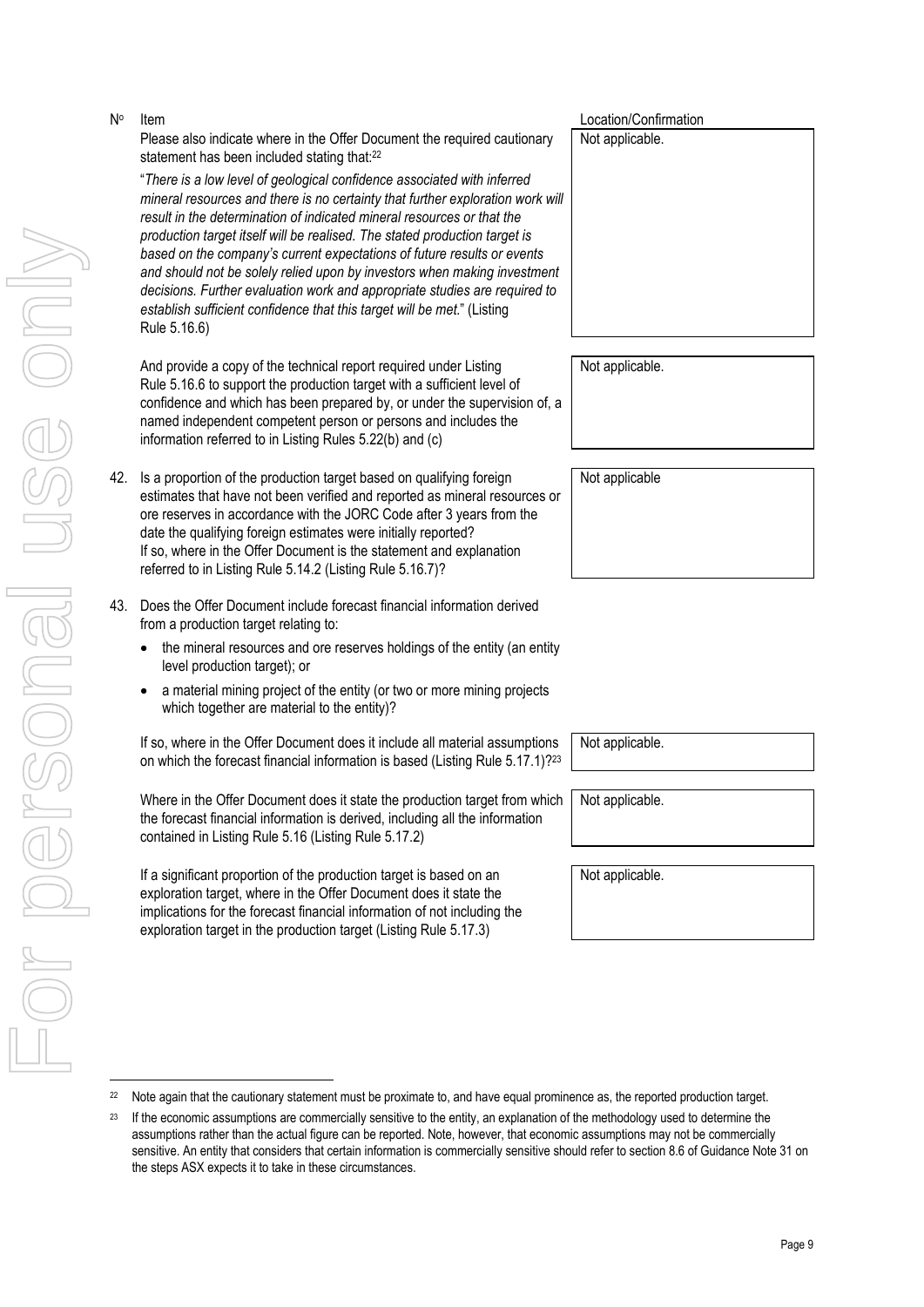# **Scoping studies**<sup>24</sup>

*Complete this section if the Offer Document includes any reference to a scoping study.*

44. Is the scoping study partially supported by an inferred mineral resource and/or exploration target?

If so, where in the Offer Document does it state both the proportion and relative sequencing of the inferred mineral resource and/or exploration target within the scoping study (JORC clause 38)?

45. Where in the Offer Document is the cautionary statement required under clause 38 of the JORC Code about the scoping study?<sup>25</sup>

### **Mining exploration entities**

*Complete this section if the entity is a mining exploration entity.*

- 46. Where in the Offer Document is there a map or maps of the entity's mining tenements prepared by a competent person, which:
	- indicate the geology and other pertinent features of the tenements, including their extent and location in relation to a capital city or major town, and relative to any nearby properties which have a significant bearing on the potential of the tenements;
	- are dated; and
	- identify the competent person and the report to which they relate?

47. Where in the Offer Document is there a schedule of the entity's mining tenements prepared by a competent person, which states in relation to each mining tenement:

- the geographical area where the mining tenement is situated;
- $\bullet$  the nature of the title to the mining tenement;
- whether the title has been formally confirmed or approved and, if not, whether an application for confirmation or approval is pending and whether the application is subject to challenge; and
- the person in whose name the title to the mining tenement is currently held?
- 48. Where in the Offer Document is there a statement setting out a program of expenditure, together with a timetable for completion of an exploration program, in respect of each mining tenement (or, where applicable, each group of tenements)?

Not applicable.

Sections 2.5 and 3.5 of the Geologists' Report.

Solicitor's Report on Tenements in Section 11.

There are no scoping studies.

<sup>&</sup>lt;sup>24</sup> JORC clause 38 defines a "scoping study" as an order of magnitude technical and economic study of the potential viability of mineral resources. It includes appropriate assessments of realistically assumed modifying factors together with any other relevant operational factors that are necessary to demonstrate at the time of reporting that progress to a pre-feasibility study can be reasonably justified.

Note that the cautionary statement must be in the same paragraph as, or immediately following, the disclosure of the scoping study.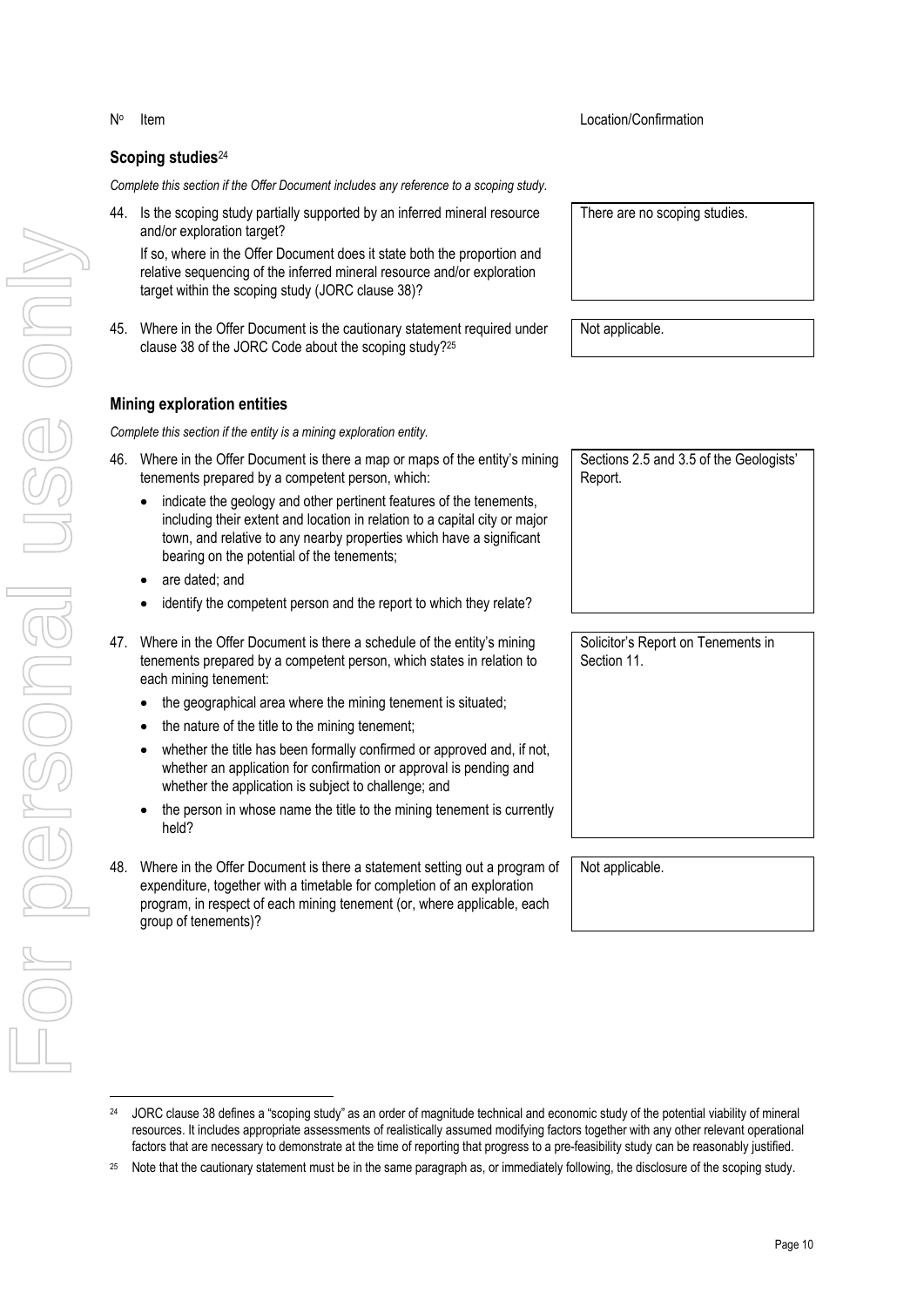### Item Location/Confirmation

49. Within the 2 years preceding the date of the entity's application for admission to the official list, has the entity acquired, or entered into an agreement to acquire, an interest in a mining exploration area or similar mining tenement from any person?

If so, where in the Offer Document does it disclose:

- the date of the acquisition or agreement;
- full details of the tenement, including any title particulars;
- the name of the vendor;

No

- if the vendor was not the beneficial owner of the tenement at the date of the acquisition or agreement, the name of the beneficial owner;
- details of any relationship between the vendor (or, if the vendor was not the beneficial owner of the tenement at the date of the acquisition or agreement, between the beneficial owner(s)) and the entity or any related party or promoter of the entity; and
- details of the purchase price paid or payable and all other consideration (whether legally enforceable or not) passing directly or indirectly to the vendor?

Is the vendor (or, if the vendor was not the beneficial owner of the tenement at the date of the acquisition or agreement, is any of the beneficial owner(s)) a related party or promoter of the entity?

If so, please enter "Confirmed" in the column to the right to indicate that the consideration paid by the entity for the tenement was solely restricted securities, save to the extent it involved the reimbursement of expenditure incurred in developing the tenement26 or the entity was not required to apply the restrictions in Appendix 9B under Listing Rule 9.1.3 (Listing Rule 1.1 Condition 10)

Please also provide a copy of the agreement(s) relating to the acquisition entered into by the entity and any expert's report or valuation obtained by the entity in relation to the acquisition

50. Is the entity or a child entity in a joint venture arrangement to investigate or explore a mining tenement?

If so, please provide a copy of the joint venture agreement Not applicable.

Where in the joint venture agreement does it provide that if the entity requires it, the operator of the joint venture will give the entity all the information the entity requires to comply with the Listing Rules, and that the information may be given to ASX for release to the market if necessary for the entity to comply with the Listing Rules (Listing Rule 5.45)?

Not applicable.

Not applicable.

Not applicable.

ASX may require evidence to support expenditure claims.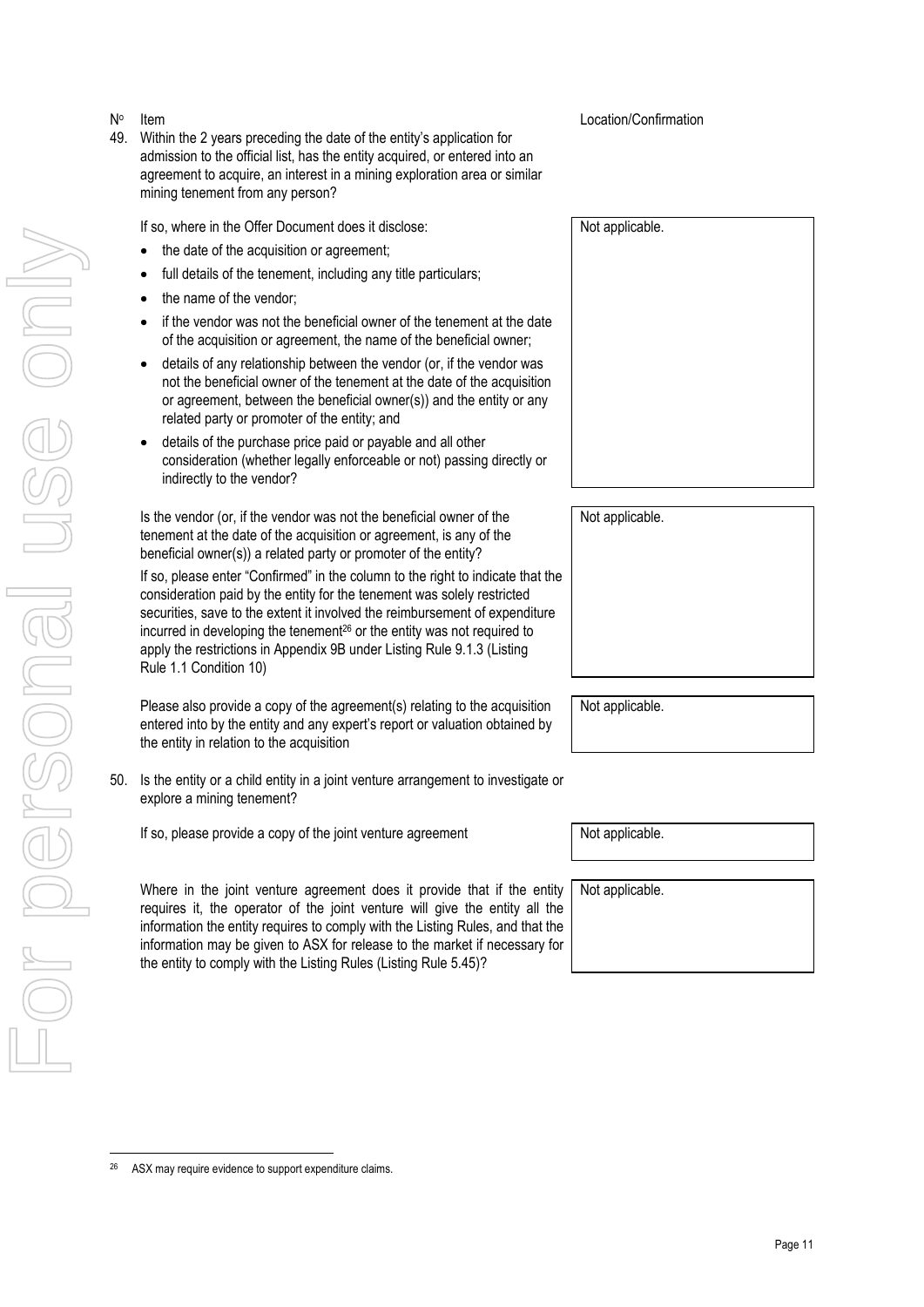Item Location/Confirmation

No

Jor personal use only

<sup>&</sup>lt;sup>27</sup> An "historical estimate" is an estimate of quantity and grade of mineralisation that is based on information and supporting documentation that was prepared prior to the introduction of JORC (1989) and which an entity has not verified as mineral resources or ore reserves in accordance with JORC (Listing Rule 19.12). A "foreign estimate" is an estimate of quantity and grade of mineralisation that was prepared using a mineral resources classification and reporting standard from another jurisdiction prior to an entity acquiring, or entering into an agreement to acquire, an interest in a mining tenement that contains the deposit, and which the entity has not verified as mineral resources or ore reserves in accordance with JORC (Listing Rule 19.12). Note that an entity must not include historical estimates or foreign estimates (other than qualifying foreign estimates) of mineralisation in an economic analysis (including a scoping study, preliminary feasibility study, or a feasibility study) of the entity's mineral resources and ore reserves holdings (see Listing Rule 5.11).